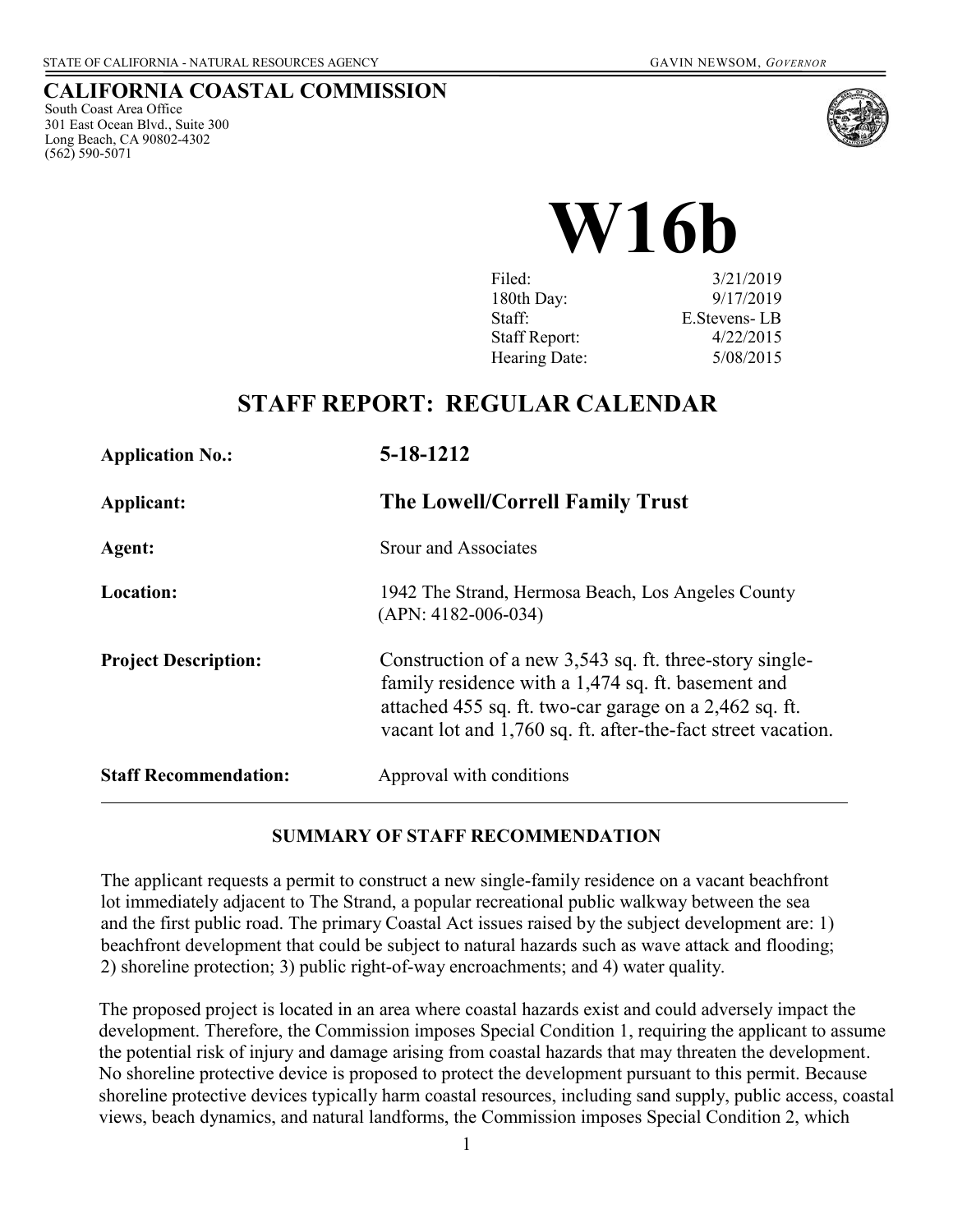#### 5-18-1212 (The Lowell/Correll Family Trust)

requires the applicant to acknowledge that, as new development, the project is not entitled to shoreline protection, and to waive any right to a shoreline protective device that may exist under applicable law.

During construction and post construction, the proposed project has the potential to impact water quality and marine resources. Therefore, as a result, two special conditions address and minimize impacts to water quality and marine resources as follows: Special Condition 3 outlines constructionrelated requirements to provide for the safe storage of construction materials and the safe disposal of construction debris; and Special Condition 4 imposes landscape controls that require that all vegetated landscaped areas shall only consist of native plants or non-native drought tolerant plants, which are non-invasive. The proposed project includes construction of a basement, and the applicant has indicated that temporary dewatering is required during the construction phase. Because the basement is proposed to be constructed in an area with a high water table that could experience flooding, the Commission imposes Special Condition 5, requiring the applicant to submit a dewatering plan, detailed measures to ensure the basement is flood resistant, and proof of approval by applicable agencies prior to issuance of the coastal development permit.

As proposed, a 319 square-foot portion of the ground-floor patio and an existing 28 inch high landscape wall will encroach approximately 6 feet into the public right-of-way at the seaward side of the property. The patio and wall are located adjacent to the improved public walkway, and do not encroach into the publicly-used area. The encroachment area is under a separate lease agreement, and is subject to review, approval, and revocation by the City of Hermosa Beach Public Works Department. With sea-level rise or an increased public use of The Strand, the City may require a widening of the public walkway, and further require that the applicant and all successors/assigns remove the encroachment in order to accommodate the change to The Strand. The Commission authorizes a temporary approval of these structures within the public right-of-way until such time that the City revokes the encroachment permit or that the structures prevent public access to the recreational trail. The Commission imposes Special Conditions 6 and 7 regarding the applicant's rights and obligations related to the encroachment. The portion of 20<sup>th</sup> Street which abuts the project site is a walk street closed to vehicular access. The proposed project includes landscaping, patios and walkways, and two additional private off-street parking spaces on part of the former  $20<sup>th</sup>$  Street right-of-way which is owned by the applicant. The Commission also imposes Special Condition 8, requiring the applicant to maintain a five-foot setback from the seaward property line on the ground level, and a three-foot setback on upper levels. This setback requirement is consistent with past Commission action in the area and the Hermosa Beach zoning requirements. It also ensures that an adequate buffer exists between The Strand and the private residence in the event that The Strand walkway is located landward due to erosion or wave uprush events.

Any potential changes to the proposed project may result in adverse impacts to coastal resources. To ensure that development on the site which could potentially result in adverse impacts to coastal processes does not occur, the Commission imposes Special Condition 9, which informs the applicant that future development at the site requires an amendment to Coastal Development Permit No. 5-18-1212 or a new coastal development permit.

To ensure that any prospective future owners of the property are made aware of the applicability of the conditions of this permit, the Commission imposes Special Condition 10 requiring that the property owner record a deed restriction against the property, referencing all of the above Special Conditions of this permit and imposing them as covenants, conditions and restrictions on the use and enjoyment of the property.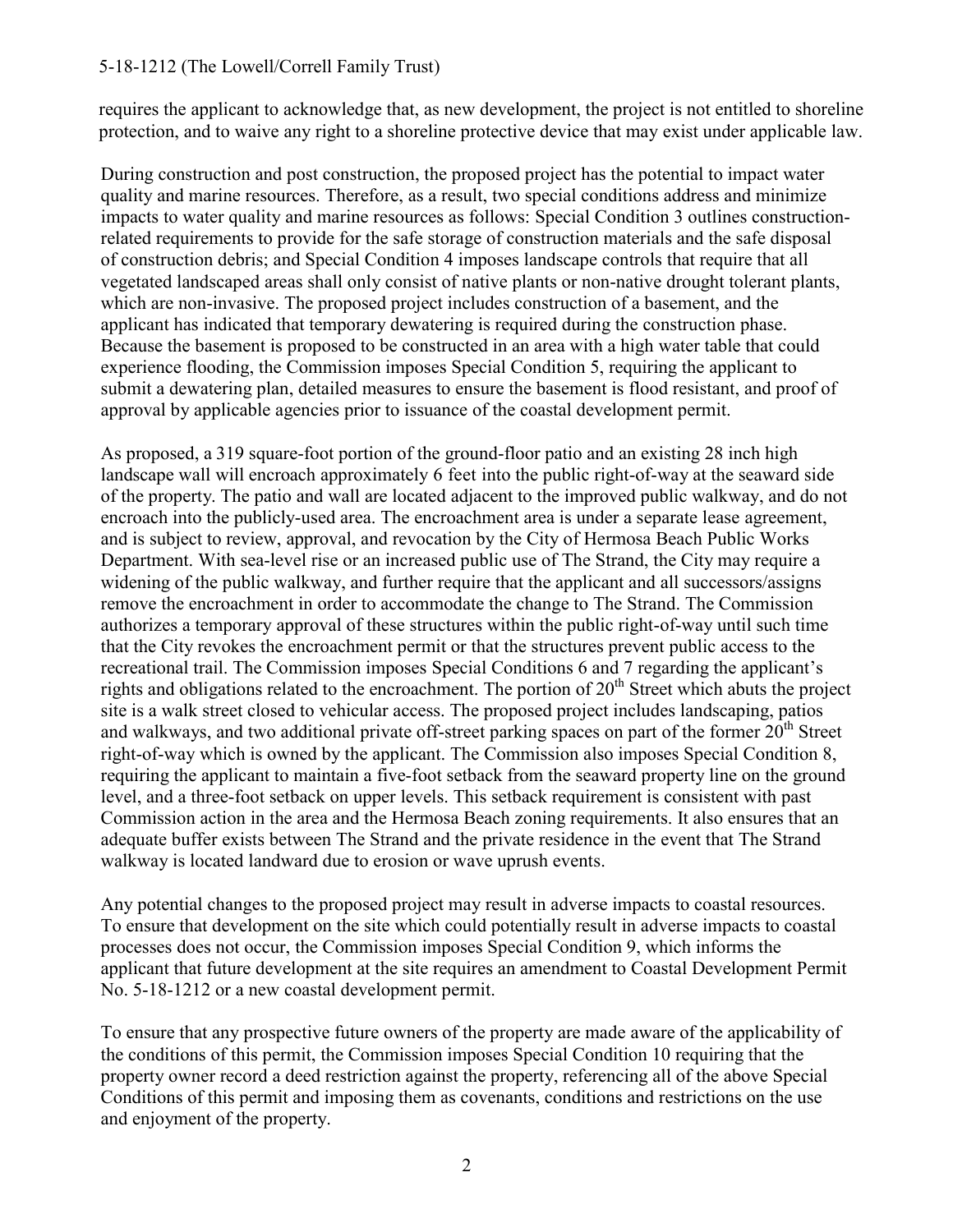# **TABLE OF CONTENTS**

| <b>II.</b> |  |
|------------|--|
| III.       |  |
|            |  |
|            |  |
|            |  |
|            |  |
|            |  |
|            |  |
|            |  |
|            |  |

### **APPENDICES**

Appendix A – Substantive File Documents

### **EXHIBITS**

[Exhibit No. 1 – Vicinity Map and Project Location](https://documents.coastal.ca.gov/reports/2019/5/w16b/w16b-5-2019-exhibits.pdf)  [Exhibit No. 2 – Google Street View Photograph](https://documents.coastal.ca.gov/reports/2019/5/w16b/w16b-5-2019-exhibits.pdf)  Exhibit No.  $3$  – Encroachment Area and Former  $20<sup>th</sup>$  Street Portion Owned by Applicant [Exhibit No. 4 –](https://documents.coastal.ca.gov/reports/2019/5/w16b/w16b-5-2019-exhibits.pdf) Project Plans [Exhibit No. 5 – Court Judgement: Allen vs. City of Hermosa Beach, Case No. YC016526](https://documents.coastal.ca.gov/reports/2019/5/w16b/w16b-5-2019-exhibits.pdf)  [Exhibit No. 6 – CDP No. 5-01-186 Commission Letter to City Planning Department](https://documents.coastal.ca.gov/reports/2019/5/w16b/w16b-5-2019-exhibits.pdf)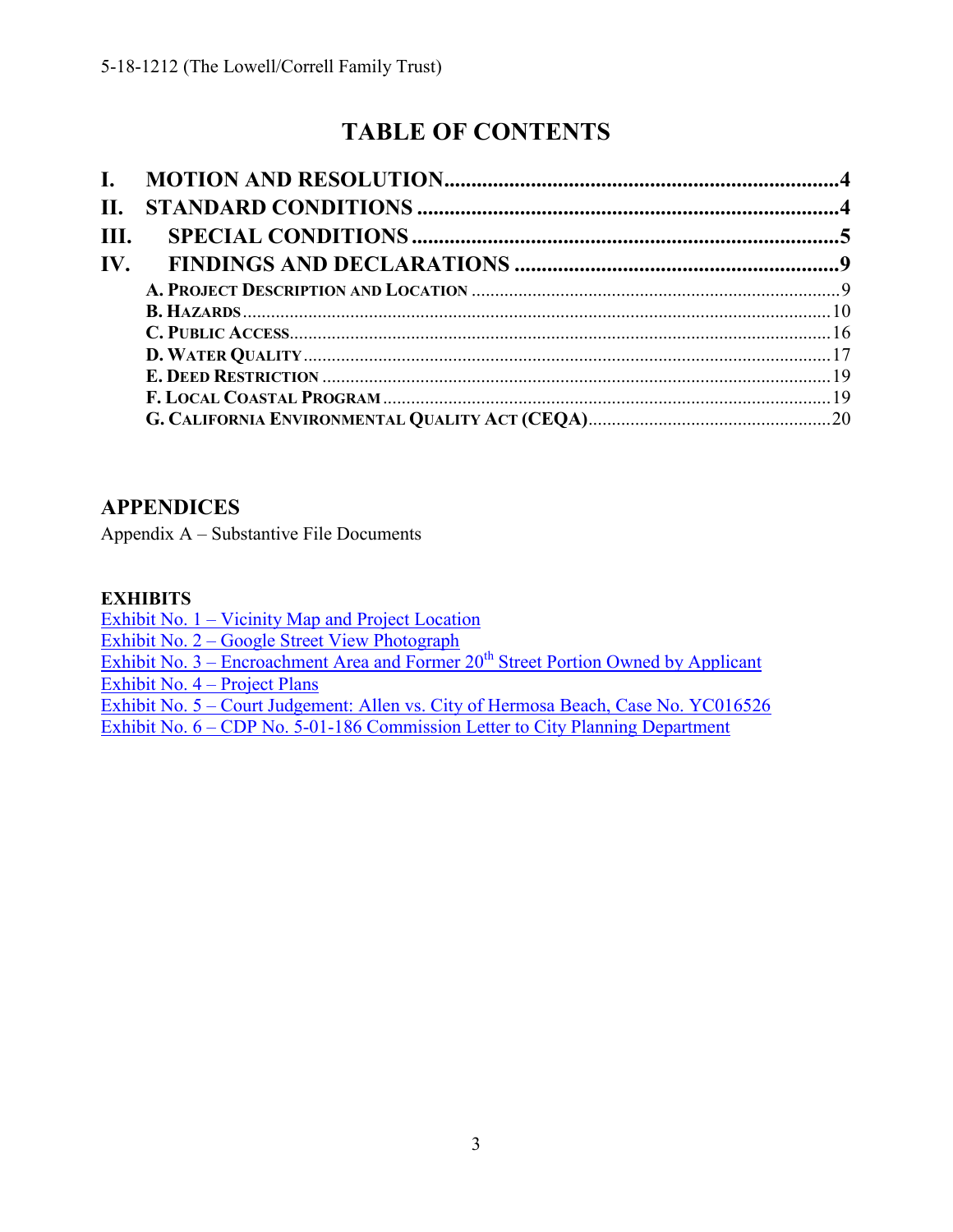### <span id="page-3-0"></span>**I. MOTION AND RESOLUTION Motion:**

*I move that the Commission approve Coastal Development Permit No. 5-18-1212 pursuant to the staff recommendation.*

Staff recommends a **YES** vote. Passage of this motion will result in approval of the permit as conditioned and adoption of the following resolution and findings. The motion passes only by affirmative vote of a majority of the Commissioners present.

### **Resolution:**

*The Commission hereby approves a coastal development permit for the proposed development and adopts the findings set forth below on grounds that the development as conditioned will be in conformity with the policies of Chapter 3 of the Coastal Act and will not prejudice the ability of the local government having jurisdiction over the area to prepare a Local Coastal Program conforming to the provisions of Chapter 3. Approval of the permit complies with the California Environmental Quality Act because either 1) feasible mitigation measures and/or alternatives have been incorporated to substantially lessen any significant adverse effects of the development on the environment, or 2) there are no further feasible mitigation measures or alternatives that would substantially lessen any significant adverse impacts of the development on the environment.*

## <span id="page-3-1"></span>**II. STANDARD CONDITIONS**

This permit is granted subject to the following standard conditions:

1. **Notice of Receipt and Acknowledgment**. The permit is not valid and development shall not commence until a copy of the permit, signed by the permittee or authorized agent, acknowledging receipt of the permit and acceptance of the terms and conditions, is returned to the Commission office.

2. **Expiration.** If development has not commenced, the permit will expire two years from the date on which the Commission voted on the application. Development shall be pursued in a diligent manner and completed in a reasonable period of time. Application for extension of the permit must be made prior to the expiration date.

3. **Interpretation.** Any questions of intent or interpretation of any condition will be resolved by the Executive Director or the Commission.

4. **Assignment.** The permit may be assigned to any qualified person, provided assignee files with the Commission an affidavit accepting all terms and conditions of the permit.

5. **Terms and Conditions Run with the Land.** These terms and conditions shall be perpetual, and it is the intention of the Commission and the permittee to bind all future owners and possessors of the subject property to the terms and conditions.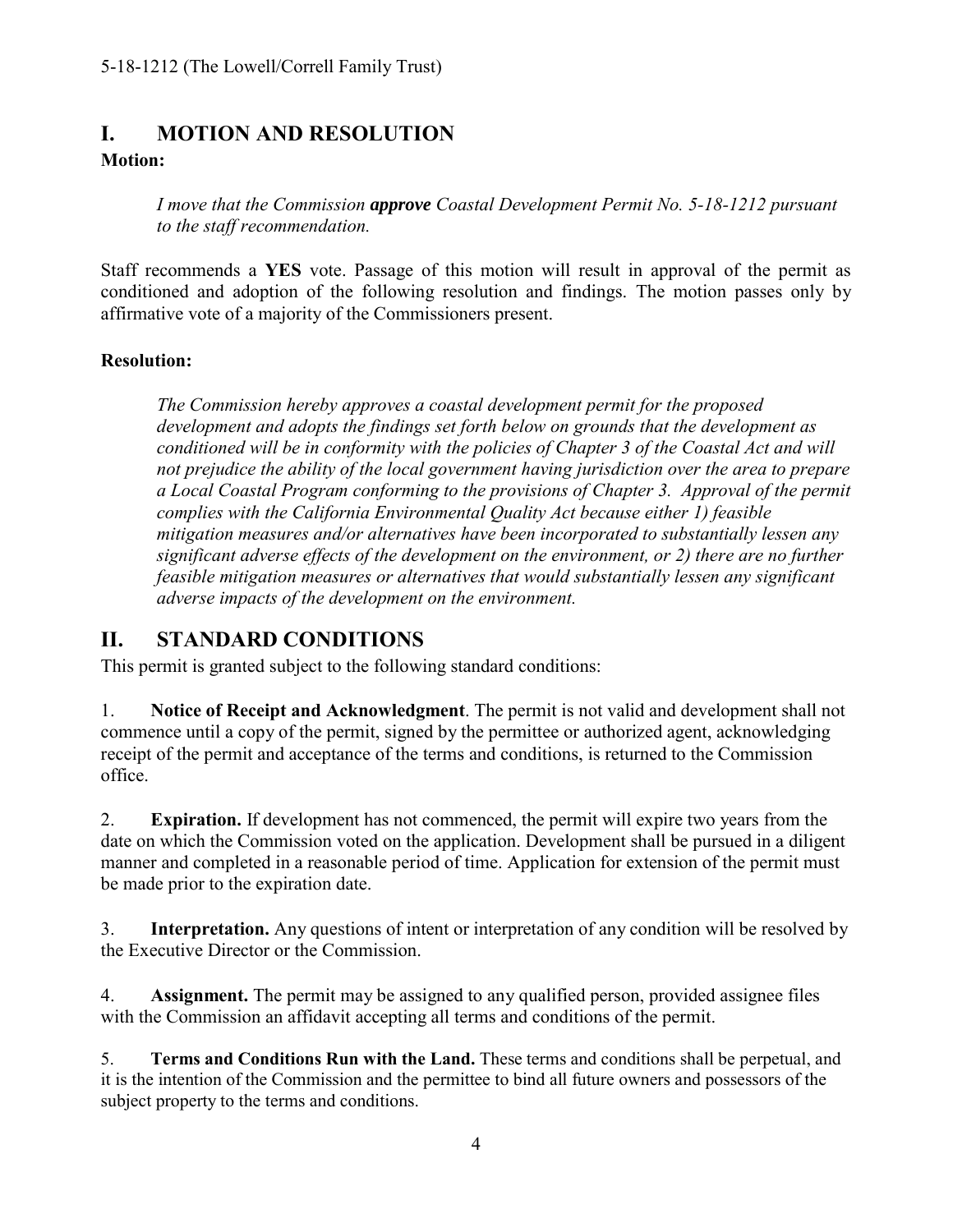## <span id="page-4-0"></span>**III. SPECIAL CONDITIONS**

This permit is granted subject to the following special conditions:

**1. Assumption of Risk, Waiver of Liability and Indemnity.** By acceptance of this permit, the applicant acknowledges and agrees: (i) that the site may be subject to hazards from flooding, sealevel rise, erosion and wave uprush (ii) that critical mechanical equipment may be required to be relocated above-grade in the future given that the basement is located below the water table and groundwater inundation is expected to increase with sea level rise in the future; (iii) to assume the risks to the applicant and the property that is the subject of this permit of injury and damage from such hazards in connection with this permitted development; (iv) to unconditionally waive any claim of damage or liability against the Commission, its officers, agents, and employees for injury or damage from such hazards; and (v) to indemnify and hold harmless the Commission, its officers, agents, and employees with respect to the Commission's approval of the project against any and all liability, claims, demands, damages, costs (including costs and fees incurred in defense of such claims), expenses, and amounts paid in settlement arising from any injury or damage due to such hazards.

**2. Waiver of Rights to Future Shoreline Protective Device**. By acceptance of this permit, the applicant acknowledges that this project constitutes new development under the Coastal Act, and is therefore not entitled to a shoreline protective device under Section 30235 of the Coastal Act. Thus, by acceptance of this permit, the applicant hereby waives any rights to construct such devices that may exist under applicable law. The applicant further agrees, on behalf of itself and all successors and assigns, that the landowner(s) shall remove the development authorized by this permit, including the residence, basement, garage, foundations, permitted encroachments, and patio if (a) any government agency has ordered that the structures are not to be occupied due to coastal hazards, or if any public agency requires the structures to be removed; (b) essential services to the site can no longer feasibly be maintained (e.g., utilities, roads); (c) the development is no longer located on private property due to the migration of the public trust boundary; (d) removal is required pursuant to LCP policies for sea-level rise adaptation planning; or (e) the development would require a shoreline protective device or the basement walls would essentially function as a shoreline protective device that is inconsistent with the coastal resource protection policies of the Coastal Act or certified LCP to prevent a-d above. In the event that portions of the development fall to the beach before they are removed, the landowner(s) shall remove all recoverable debris associated with the development from the beach and ocean and lawfully dispose of the material in an approved disposal site. Such removal shall require a coastal development permit.

#### **3. Storage of Construction Materials, Mechanized Equipment and Removal of Construction**

**Debris.** The permittee shall comply with the following construction-related requirements:

- A. No demolition or construction materials, debris, or waste shall be placed or stored where it may enter sensitive habitat, receiving waters or a storm drain, or be subject to wave, wind, rain, or tidal erosion and dispersion;
- B. No demolition or construction equipment, materials, or activity shall be placed in or occur in any location that would result in impacts to environmentally sensitive habitat areas, streams, wetlands or their buffers;
- C. Any and all debris resulting from demolition or construction activities shall be removed from the project site within 24 hours of completion of the project;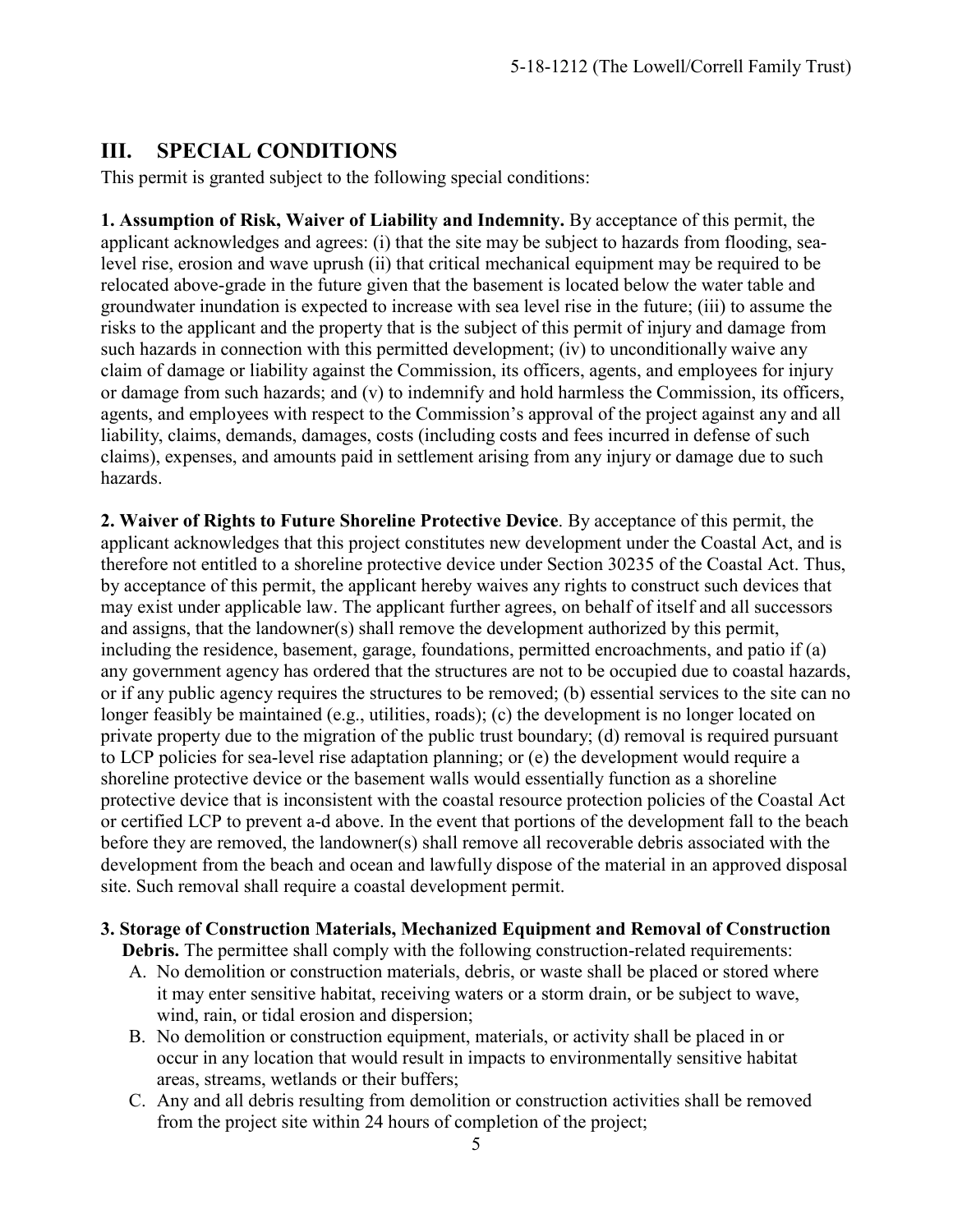- D. Demolition or construction debris and sediment shall be removed from work areas each day that demolition or construction occurs to prevent the accumulation of sediment and other debris that may be discharged into coastal waters;
- E. All trash and debris shall be disposed in the proper trash and recycling receptacles at the end of every construction day;
- F. The applicant shall provide adequate disposal facilities for solid waste, including excess concrete, produced during demolition or construction;
- G. Debris shall be disposed of at a legal disposal site or recycled at a recycling facility. If the disposal site is located in the Coastal Zone, a coastal development permit or an amendment to this permit shall be required before disposal can take place unless the Executive Director determines that no amendment or new permit is legally required;
- H. All stock piles and construction materials shall be covered, enclosed on all sides, shall be located as far away as possible from drain inlets and any waterway, and shall not be stored in contact with the soil;
- I. Machinery and equipment shall be maintained and washed in confined areas specifically designed to control runoff. Thinners or solvents shall not be discharged into sanitary or storm sewer systems;
- J. The discharge of any hazardous materials into any receiving waters shall be prohibited;
- K. Spill prevention and control measures shall be implemented to ensure the proper handling and storage of petroleum products and other construction materials. Measures shall include a designated fueling and vehicle maintenance area with appropriate berms and protection to prevent any spillage of gasoline or related petroleum products or contact with runoff. The area shall be located as far away from the receiving waters and storm drain inlets as possible;
- L. Best Management Practices (BMPs) and Good Housekeeping Practices (GHPs) designed to prevent spillage and/or runoff of demolition or construction-related materials, and to contain sediment or contaminants associated with demolition or construction activity, shall be implemented prior to the on-set of such activity; and
- M. All BMPs shall be maintained in a functional condition throughout the duration of construction activity.

### **4. Water Quality, Drainage and Landscaping Plans.**

A. The applicant shall conform to the drainage and run-off control plan received on June 26, 2018, showing that roof and surface runoff will be captured with area drains and an on-site drainage system that ultimately directs to an existing storm drain main along Beach Drive. Vegetated landscaped areas shall only consist of native plants or non-native drought tolerant plants, which are non-invasive. No plant species listed as problematic and/or invasive by the California Native Plant Society, the California Exotic Pest Plant Council, or as may be identified from time to time by the State of California shall be employed or allowed to naturalize or persist on the site. No plant species listed as a 'noxious weed' by the State of California or the U.S. Federal Government shall be utilized within the property. The applicant shall incorporate Best Management Practices (BMPs) into the construction and post-construction phases of the subject development. The applicant has also stated that they shall also comply with the applicable water efficiency and conservation measures of the City's adopted CALGreen standards concerning irrigation systems, and efficient fixtures and appliances.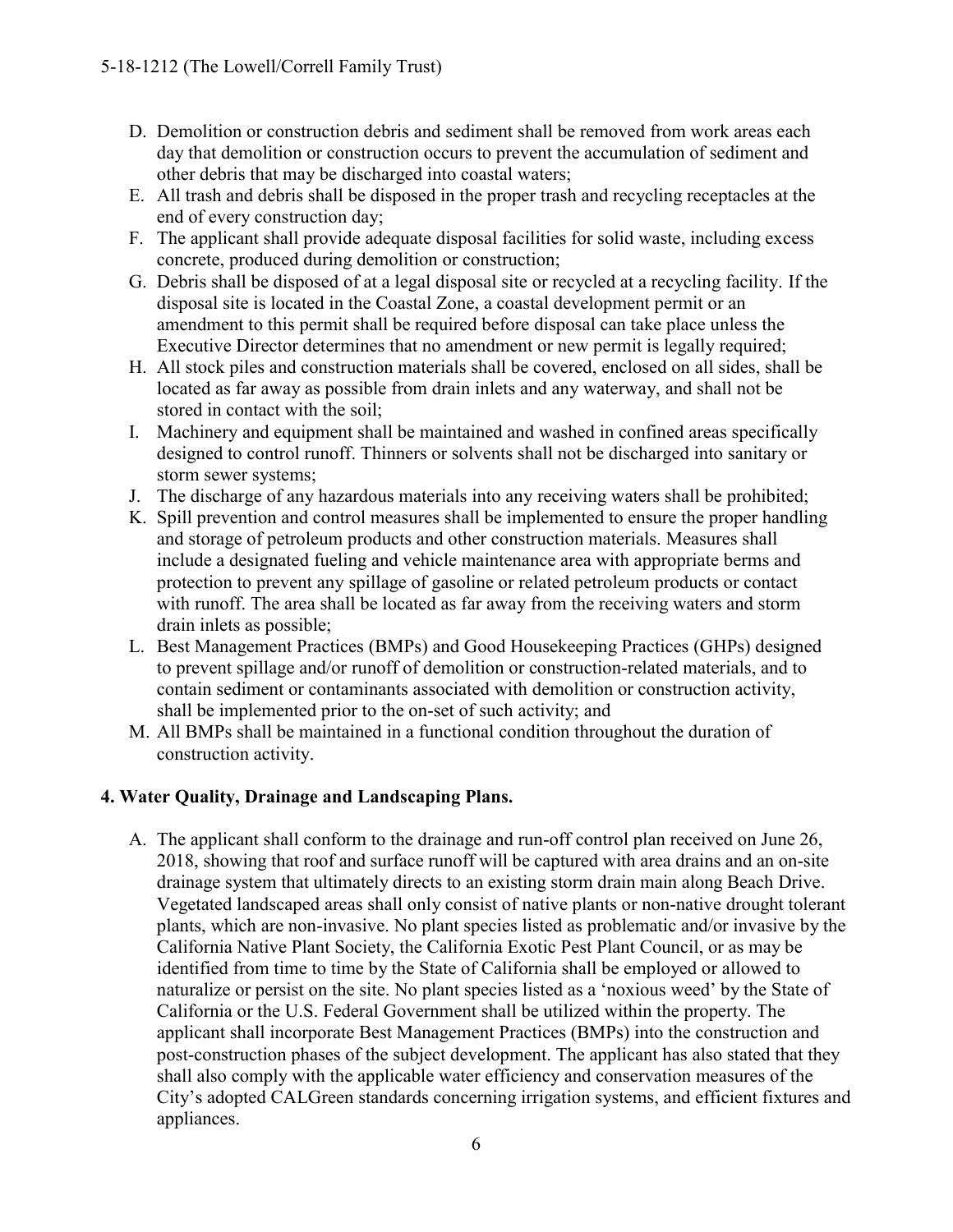B. The permittee shall undertake development in accordance with the approved final landscaping and drainage plans. Any proposed changes to the approved plan shall be reported to the Executive Director. No changes to the approved plan shall occur without a Commission amendment to this coastal development permit unless the Executive Director determines that no amendment is legally required.

### **5. Final Dewatering Plan and Basement Flood Proofing**

- A. PRIOR TO ISSUANCE OF THE COASTAL DEVELOPMENT PERMIT, the applicant shall submit a final dewatering plan and a detailed description of measures to be undertaken to ensure the basement will be flood resistant for the review and approval of the Executive Director. The final dewatering plan flood proofing measures must first be approved by the City of Hermosa Beach and other applicable agencies.
- B. PRIOR TO COMMENCEMENT OF CONSTRUCTION, the applicant shall provide to the Executive Director a copy of a dewatering permit issued by the Los Angeles County Sanitation District or the Regional Water Quality Control Board, or letter of permission, or evidence that no permit or permission is required. The applicant shall inform the Executive Director of any changes to the project required by the Los Angeles County Sanitation District or the Regional Water Quality Control Board. Such changes shall not be incorporated into the project until the applicant obtains a Commission amendment to this coastal development permit, unless the Executive Director determines that no amendment is legally required. In addition, dewatering on the public beach or The Strand is not authorized by this permit, and any proposal to install dewatering infrastructure (temporary or permanent) on the public beach or The Strand shall require an amendment to this permit.

#### **6. Encroachments**

- A. An approximately 319 square-foot patio, which extends approximately 6 feet into the public right-of-way, for approximately 30 feet along the width of the seaward property line and approximately 20 feet along the seaward property line of the former  $20<sup>th</sup>$  Street right-of-way, and an existing 28 inch high landscape wall are the only development allowed by this Coastal Development Permit (5-18-1212) in the City of Hermosa Beach Oceanfront Encroachment Area at 1942 The Strand, as shown in [Exhibit](https://documents.coastal.ca.gov/reports/2019/5/w16b/w16b-5-2019-exhibits.pdf) 3. Any development in the Oceanfront public right-of-way, including additional improvements, repairs, and maintenance, cannot occur without an amendment to this coastal development permit or a new coastal development permit from the Coastal Commission, unless the Executive Director determines through written confirmation that no amendment or new permit is legally required.
- B. The applicant and all other successors and assigns shall remain enrolled in the City's public access impact mitigation program (i.e. annual payment to City for encroachment) and make the recurring annual payment so long as the encroachment remains in place.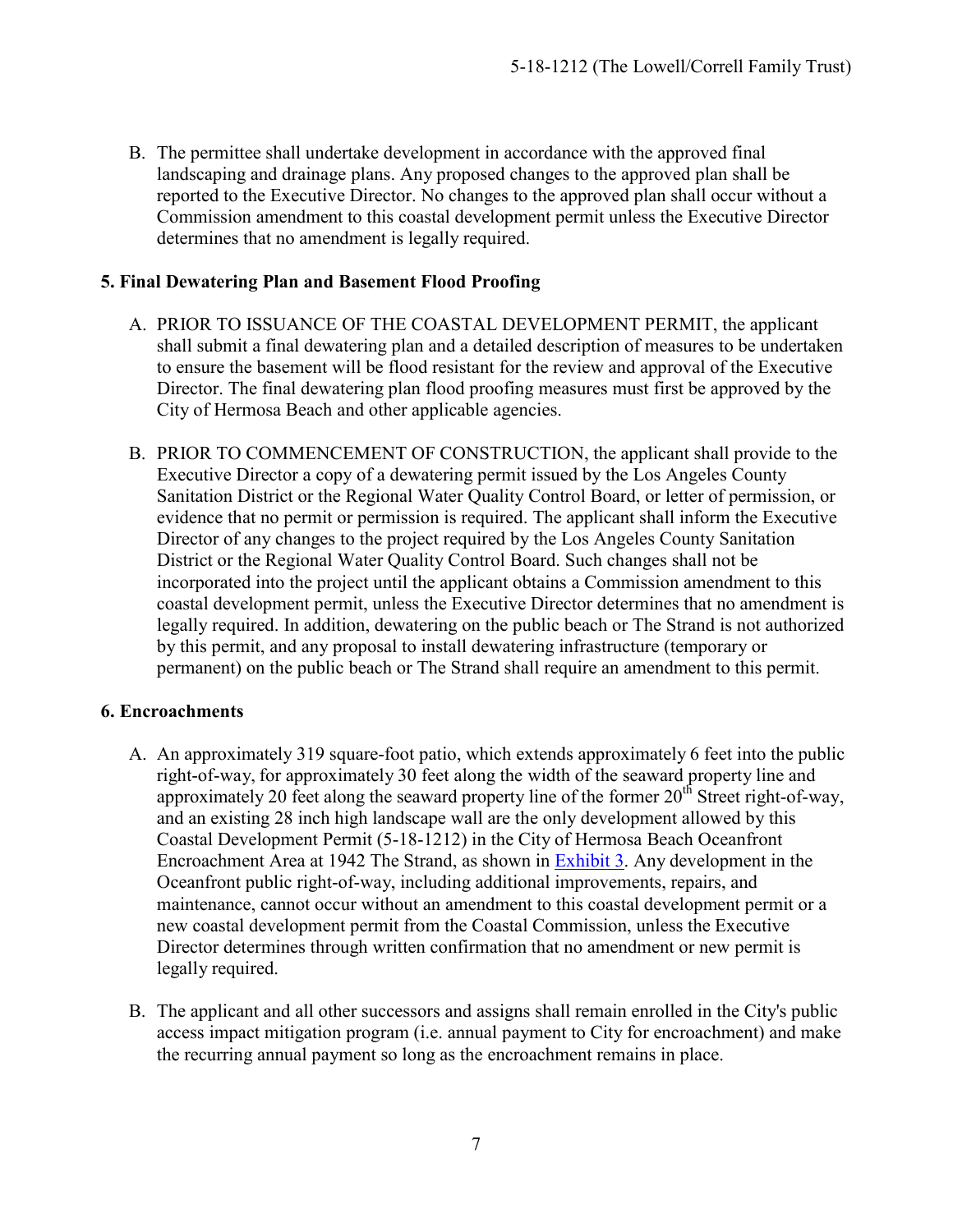C. **Public Rights**. The Coastal Commission's approval of this permit shall not constitute a waiver of any public rights that exist or may exist on the property. The permittee shall not use this permit as evidence of a waiver of any public rights that may exist on the property now or in the future.

**7. City's Right to Revoke Encroachment Permit.** Approval of this coastal development permit shall not restrict the City's right and ability to revoke, without cause, the approved City encroachment permit in order to construct public access and recreation improvements within the public right-of-way. Accordingly, the Commission's temporary approval of the 319 square-foot patio and retention of the 28-inch high wall encroachments into the public right of way shall expire when the City revokes the permit or the improvement impede public access to The Strand public coastal walkway or surrounding coastal areas.

**8**. **Minimum Seaward Setbacks**. The rear (seaward) setback of the structure shall not be less than five (5) feet from the property line on the ground floor, and no less than three (3) feet from the property line on the second and third floors. This shall apply to all habitable areas, non-habitable areas, and foundation of the structure, but does not apply to ground level patios, decks, or similar rear yard hardscape.

**9. Future Development.** This permit only authorizes the development described in Coastal Development Permit No. 5-18-1212. Pursuant to Title 14 California Code of Regulations (CCR) Section  $13250(b)(6)$ , the exemptions that would otherwise be provided in Public Resources Code section 30610(a) shall not apply to the development approved by CDP No. 5-18- 1212. Accordingly, any future improvements to the structure authorized by this permit shall require an amendment to CDP No. 5-18-1212 from the Commission or shall require an additional coastal development permit from the Commission or from the applicable certified local government. In addition thereto, an amendment to CDP No. 5-18-1212 from the Commission or an additional CDP form the Commission or from the applicable certified local government shall be required for any repair or maintenance identified as requiring a permit pursuant to PRC Section 30610(d) and Title 14 CCR Sections 13252(a)-(b).

**10**. **Deed Restriction.** PRIOR TO ISSUANCE OF THIS COASTAL DEVELOPMENT PERMIT, the applicant shall submit to the Executive Director for review and approval documentation demonstrating that the applicant has executed and recorded against the parcel(s) governed by this permit a deed restriction, in a form and content acceptable to the Executive Director: (1) indicating that, pursuant to this permit, the California Coastal Commission has authorized development on the subject property, subject to terms and conditions that restrict the use and enjoyment of that property; and (2) imposing the Special Conditions of this permit, as covenants, conditions and restrictions on the use and enjoyment of the Property. The deed restriction shall include a legal description of the entire parcel or parcels governed by this permit. The deed restriction shall also indicate that, in the event of an extinguishment or termination of the deed restriction for any reason, the terms and conditions of this permit, shall continue to restrict the use and enjoyment of the subject property so long as either this permit or the development it authorizes, or any part, modification, or amendment thereof, remains in existence on or with respect to the subject property.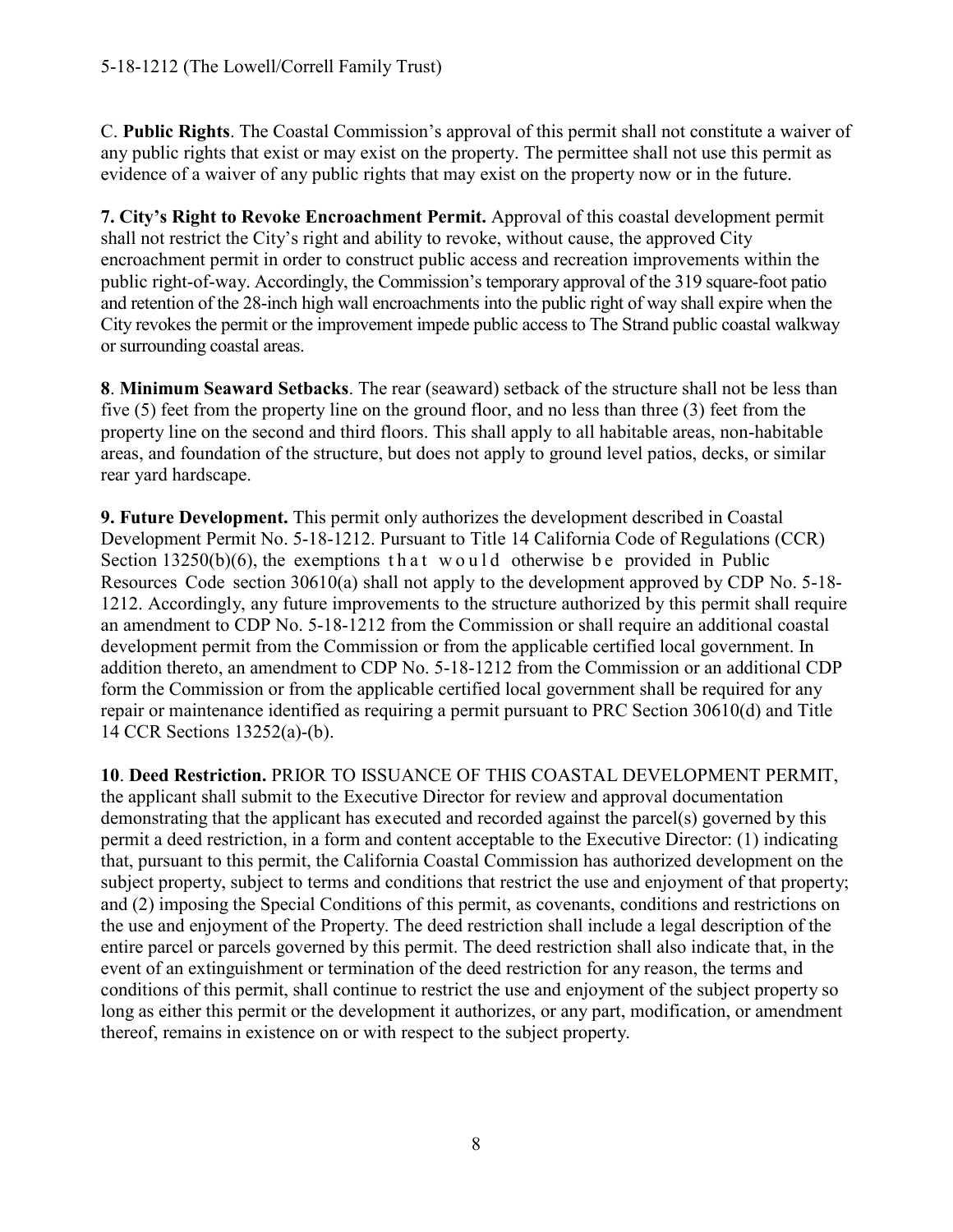## <span id="page-8-0"></span>**IV. FINDINGS AND DECLARATIONS**

### <span id="page-8-1"></span>**A. PROJECT DESCRIPTION AND LOCATION**

The applicant is proposing to construct a 30-foot high, three-story, 5,017 square-foot single-family residence with a ground-level patio, basement, roof deck, and a 455 square-foot, two-car attached garage on an existing 2,462 sq. ft. vacant lot [\(Exhibit](https://documents.coastal.ca.gov/reports/2019/5/w16b/w16b-5-2019-exhibits.pdf) 4). One additional off-street parking space is proposed on the subject site. Some landscaping is proposed utilizing native or non-native, noninvasive, and drought tolerant plants. Proposed grading includes 766 cubic yards of cut for the proposed basement. The subject site is a residential lot located at 1942 The Strand in the City of Hermosa Beach, Los Angeles County [\(Exhibit](https://documents.coastal.ca.gov/reports/2019/5/w16b/w16b-5-2019-exhibits.pdf) 1). The lot is located within a developed urban residential area approximately 0.5 miles north of the Hermosa Beach Pier, located between the first public road and the sea.

A single-family residence previously straddled the lot line of the subject parcel and the adjacent parcel to the south. In December 2015, the Commission approved a CDP to demolish the existing residence and to construct a new 3,823 sq. ft. single-family residence on the southern lot, which was subsequently constructed (Ref: CDP No. 5-15-1322/HB Strand Endeavor).

The site is located on the inland side of The Strand – an improved 26-foot wide public right-of-way that separates the residential development from the public beach. The Strand extends for approximately four miles, from 45th Street (the border between El Segundo and Manhattan Beach) to Herondo Street (the border between Hermosa Beach and Redondo Beach). The Strand also serves as part of the greater California Coastal Trail system.

Approximately 20 feet of the width of The Strand right-of-way is improved and is dedicated to recreational purposes such as walking, jogging, biking, etc., as well as for access to the shoreline. Approximately five to six feet of the width of The Strand right-of-way is used as a private encroachment area by adjacent homeowners with approval of an encroachment permit from the City. The nearest vertical public access to the beach is available via the public right-of-way directly adjacent to the site at the western end of 20th Street.

A majority of the private land located inland of The Strand is developed with single-family and multi-family residences ranging in size from 2,400 square feet to 3,700 square feet. The residences in the immediate area surrounding the project site are 2-story and 3-story, 30-foot high structures. The proposed 30-foot high, 5,472 square foot single-family residence (including garage) is of a similar mass and scale to other properties in the project vicinity.

The project includes a system to manage and increase on-site percolation of storm water and capture and treat dry weather runoff, which includes an underground water cistern located in the north easterly portion of the property under the driveway. Any overflow will be pumped to a gravity flow drainage pipe and will outlet into the existing street catch basin. A sump pump will be located in the basement and will be connected to the gravity flow drainage system that will drain to the underground cistern. Planters and landscape areas will be utilized throughout the site, as well as permeable pavers to promote incidental rainwater infiltration and to reduce stormwater runoff from the site. Best management practices will also be incorporated throughout the course of construction.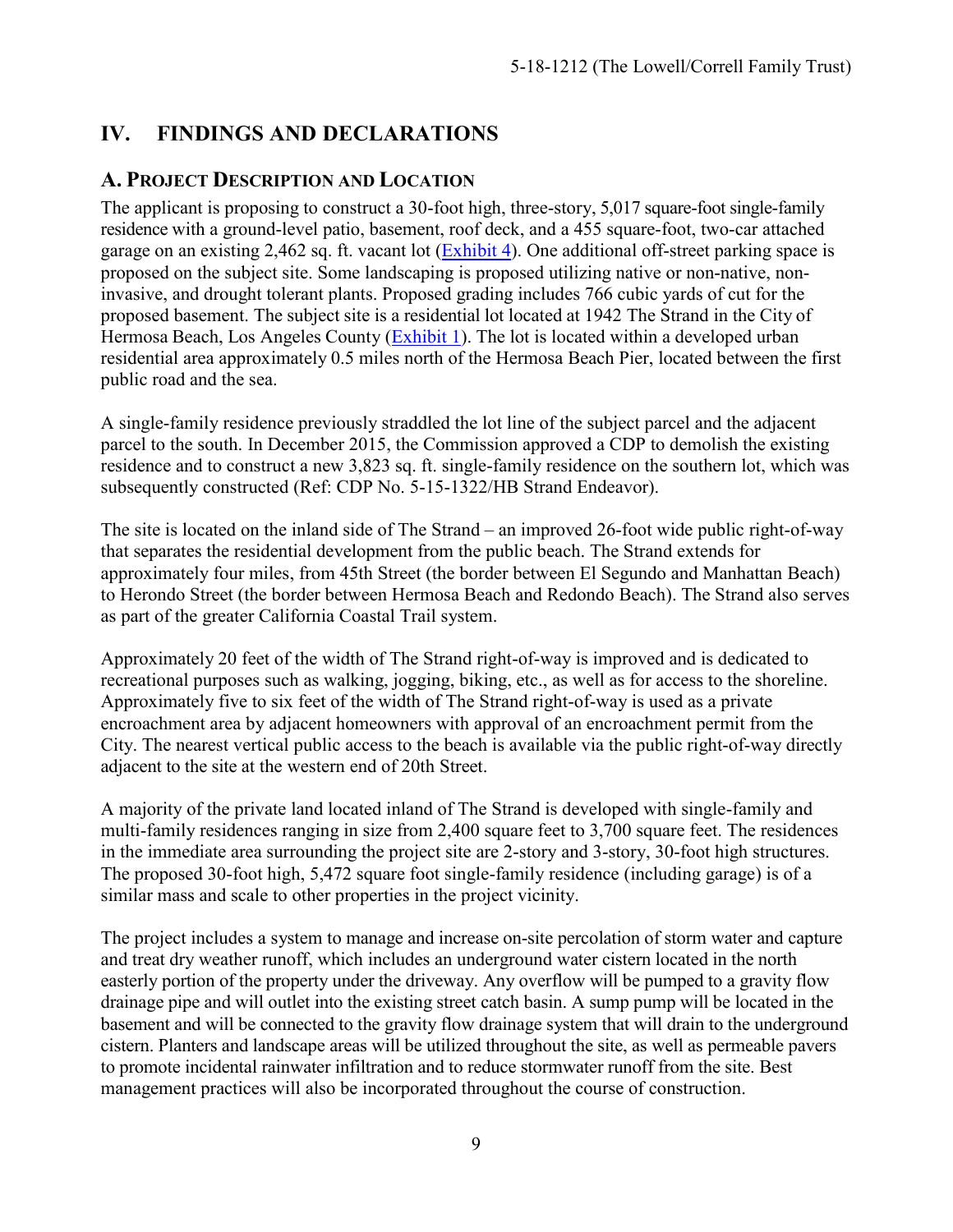A 1995 Los Angeles County Superior Court judgement ruled that the City owns only the middle sixteen feet of several of the walk street right-of-ways which abut The Strand, including  $20<sup>th</sup>$  Street which abuts the subject site [\(Exhibit 5:](https://documents.coastal.ca.gov/reports/2019/5/w16b/w16b-5-2019-exhibits.pdf) Allen vs. City of Hermosa Beach, Case No. YC016526). The court found that the remainders of the rights-of-way (that is, all except for the sixteen-foot wide public walk streets) are owned by the abutting landowners. Thus, no transfer of title or other, similar action is necessary to perfect the applicant's rights, vis-à-vis the City, to the once-disputed area. Subsequent to the 1995 court decision, the Commission has approved CDPs for demolition of the existing home and construction of a new home on six of the 27 affected properties (Ref: CDP Nos. 5-98-520-W/2040 The Strand, 5-00-086/302 The Strand, 5-01-186/600 The Strand, 5-03-487/2340 The Strand, 5-10-231/340 The Strand, and 5-13-1347/The Strand). In review of a previous application that was also subject to the court decision, Commission staff confirmed that the City Planning Department considered the judgement to be the controlling authority concerning the property rights related to 20th Street and, thus, the areas are determined to be in private ownership along 20th Street are owned by the landowners free and clear of any interest of the City [\(Exhibit 6,](https://documents.coastal.ca.gov/reports/2019/5/w16b/w16b-5-2019-exhibits.pdf) Ref: CDP No. 5-01-186). For this property, the judgment determined that the southerly 22 feet of 20th Street is owned by the property owner, not the City. The affected former portions of the walk streets that are now in private ownership are located within the City's Open Space Overlay Zone (OS-O). The zone allows for a variety of landscaping improvements (hardscape/softscape). Specifically, landscaping walls are limited to 36 inches in height and decks are limited to 12 inches in height. The OS-O allows open vehicular parking, but prohibits pools, sheds, and most motor vehicle storage. The proposed project includes landscaping, patios and walkways, and two additional private off-street parking spaces on the approximately 1,800 sq. ft. portion of the former 20<sup>th</sup> Street right-of-way which is owned by the applicant.

The City has review the proposed project and found it consistent with local zoning requirements, as evidence by their Approval-In-Concept, dated September 6, 2018. The proposed project conforms to the certified LUP 30-ft height limit for R-2B zoned, low density residential, and conforms to the setback limits for the front, rear and side yards.

### <span id="page-9-0"></span>**B. HAZARDS**

Section 30253 of the Coastal Act states, in pertinent part:

*New development shall do all of the following:* 

- *(a) Minimize risks to life and property in areas of high geologic, flood, and fire hazard.*
- *(b) Assure stability and structural integrity, and neither create nor contribute significantly to erosion, geologic instability, or destruction of the site or surrounding area or in any way require the construction of protective devices that would substantially alter natural landforms along bluffs and cliffs.*

The project site is located on an oceanfront lot, and is therefore vulnerable to erosion, flooding, wave runup, and storm hazards. These hazard risks are exacerbated by sea-level rise that is expected to occur over the coming decades. In this geographic area, the main concerns raised by beach fronting development are impacts to public access and recreation, and whether hazardous conditions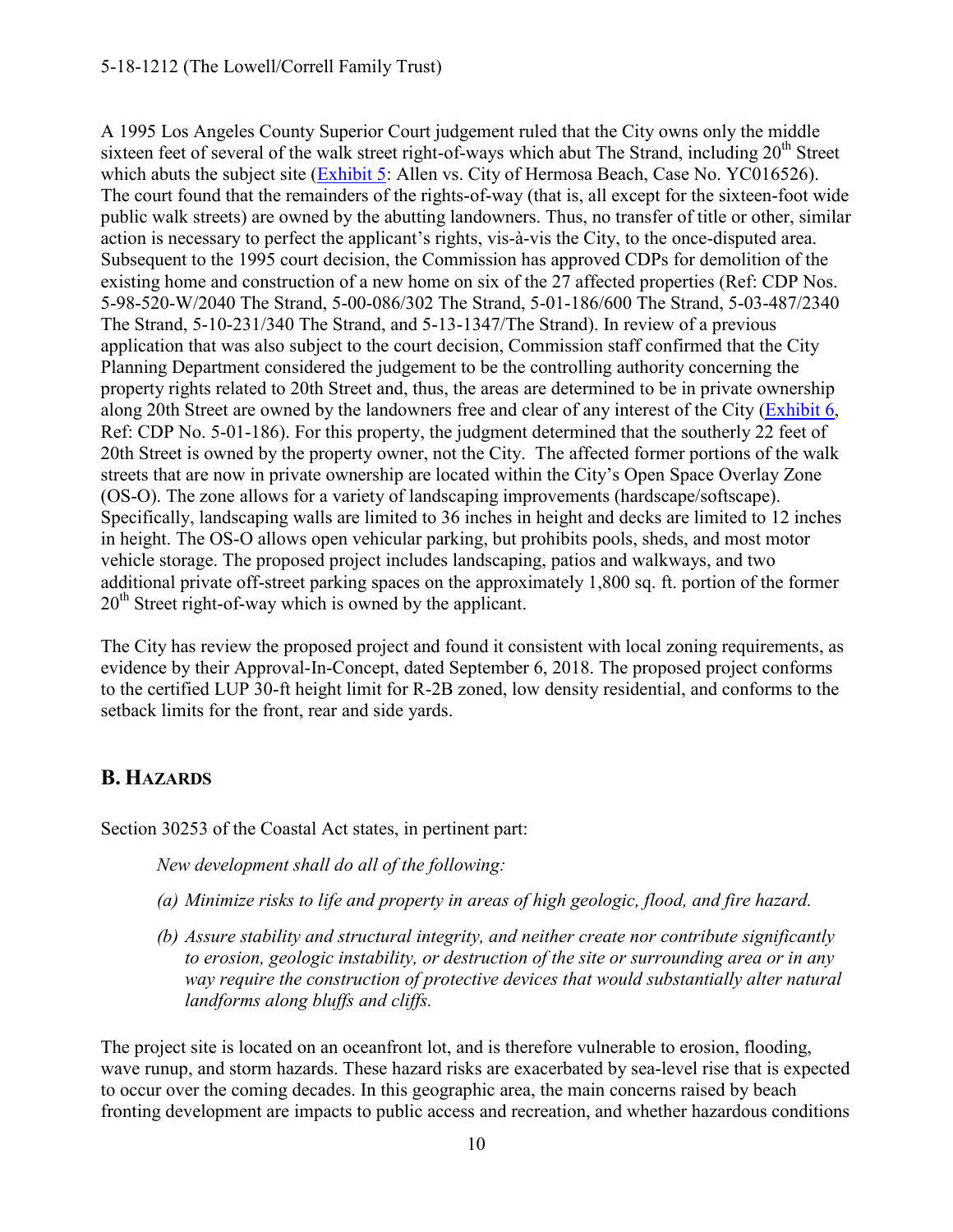might eventually lead to a request to build a shoreline protection device to protect the proposed development, which would further impact public access and recreation and would have detrimental effects to natural processes and coastal resources.

The Coastal Act contains policies that have the effect of restricting shoreline protection because such structures generally cause adverse impacts to coastal resources and can constrain the ability of the shoreline to respond to dynamic coastal processes. As a sandy beach erodes, the shoreline will generally migrate landward toward the structure, resulting in a reduction and/or loss of public beach area with no increase of the landward extent of the beach. A beach that rests either temporarily or permanently at a steeper angle, under natural conditions, will have less horizontal distance between the mean low water and mean high water lines, which narrows the beach sandy area available for public access. Shoreline protective devices also result in a progressive loss of sand because shore material is not available to nourish the nearshore sand bar. The lack of an effective sand bar can allow such high wave energy on the shoreline that sand materials may be lost offshore, where it is no longer available to nourish the beach. This also affects public access through a loss of sandy beach area. Shoreline protection devices such as revetments, seawalls, and bulkheads cumulatively affect shoreline sand supply and public access by causing accelerated and increased erosion on adjacent beaches. Such a protective structure is often placed on public land rather than on the private property it is intended to protect, resulting in a physical loss of beach area formerly available to the general public. In general, shoreline protection devices are not attractive, can detract from a natural beach experience, and adversely impact scenic public views. Shoreline protective devices can also prevent the natural inland migration of Public lands (whether submerged lands, tidelands, or public Sate lands) in areas where they are not adjacent to adjudicated property lines. Shoreline protective devices, by their very nature, tend to conflict with various LCP and Chapter 3 policies because shoreline structures can have a variety of adverse impacts on coastal resources, including adverse effects on sand supply, public access, coastal views, natural landforms, and overall shoreline beach dynamics on and off site, ultimately resulting in the loss of beach.

Because shoreline protection devices, such as seawalls, revetments, and groins, can create adverse impacts on coastal processes, Coastal Act Section 30253 specifically requires that new development minimize risk to life and property in areas of high flood hazards and prohibits development that could "…create [or] contribute significantly to erosion, geologic instability, or destruction of the site or surrounding area or in any way require the construction of protective devices that would substantially alter natural landforms along bluffs and cliffs," including the natural shoreline and seacliffs. However, Section 30235 of the Coastal Act recognizes that *existing* development may be protected by shoreline protective devices subject to certain conditions. This limitation is particularly important when considering new development, such as in this case, because if it is known that a new development may need shoreline protection in the future, it would be unlikely that such development could be found to be consistent with Section 30253 of the Coastal Act. Therefore, the Commission's action on this project must consider the effects of wave uprush, flooding, and storm events (with sea-level rise considerations) on public access and recreation.

#### **Sea-level Rise**

Sea-level has been rising for many years. Several different approaches have been used to analyze the global tide gauge records in order to assess the spatial and temporal variations, and these efforts have yielded sea-level rise rates ranging from about 1.2 mm/year to 1.7 mm/year (about 0.5 to 0.7)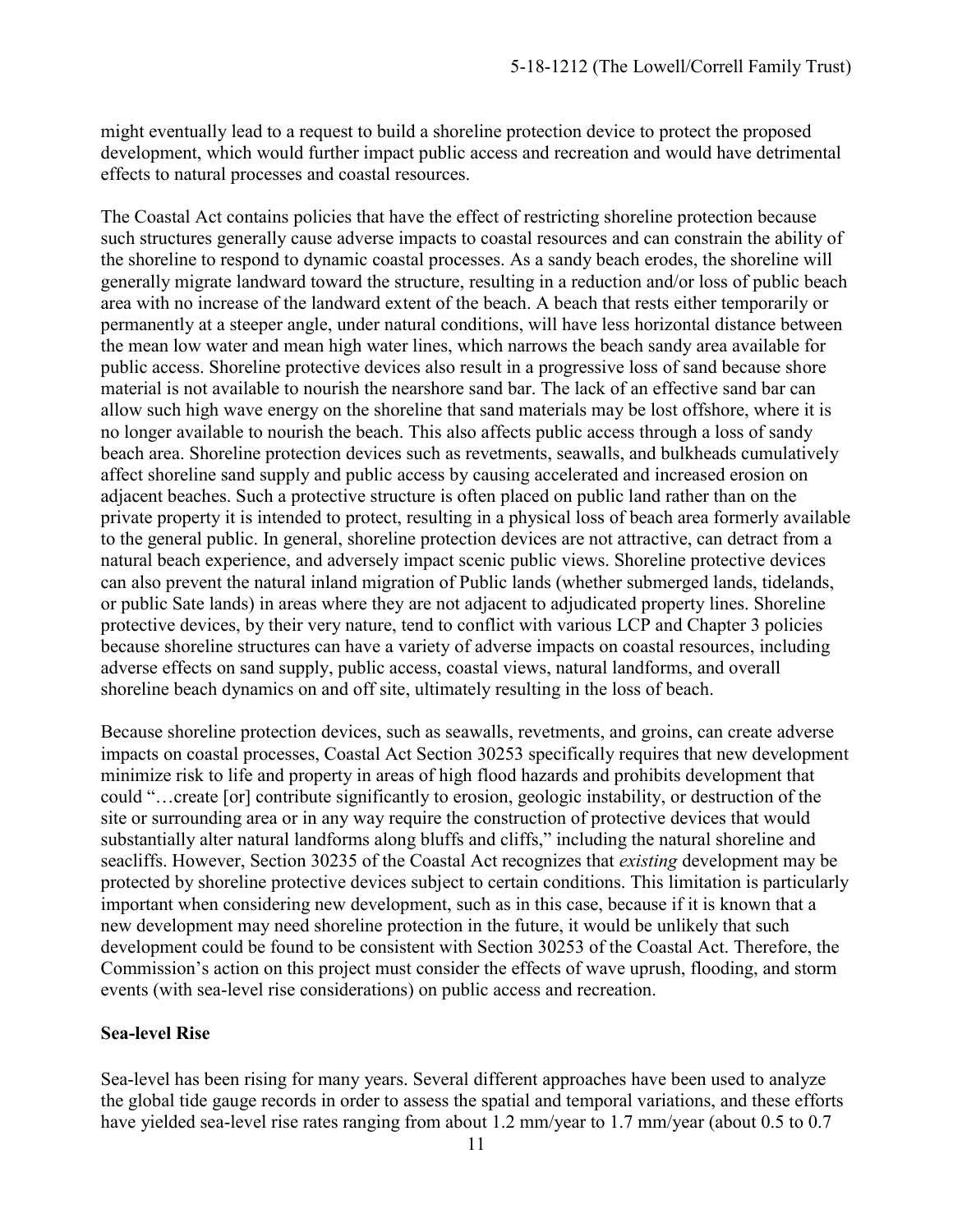inches/decade) for the 20th century, but since 1990 the rate has more than doubled, and the rate of sea-level rise continues to accelerate. Since the advent of satellite altimetry in 1993, measurements of absolute sea-level from space indicate an average global rate of sea-level rise of 3.4 mm/year or 1.3 inches/decade – more than twice the average rate over the 20th century and greater than any time over the past one thousand years.<sup>1</sup> Recent observations of sea-level along parts of the California coast have shown some anomalous trends; however, there is unequivocal evidence that the climate is warming, and such warming is expected to cause sea-levels to rise at an accelerating rate throughout this century.

The State of California has undertaken significant research to understand how much sea-level rise to expect over this century and to anticipate the likely impacts of such sea-level rise. In 2013, the Ocean Protection Council (OPC) adopted the National Research Council (NRC) report, "Sea-Level Rise for the Coasts of California, Oregon, and Washington: Past Present and Future", as best available science for the State of California, and recommended in its 2013 State Sea-Level Rise Guidance that state agencies and others use these projections in their planning processes (the Coastal Commission also adopted the NRC report as best available science its 2015 Sea-level Rise Policy Guidance). Two subsequent OPC reports have updated the best available science, including the *Rising Seas in California: An Update on Sea-Level Rise Science*, released in April 2017 by a working group of OPC's Science Advisory team, and the *State of California Sea Level-Rise Guidance: 2018 Update*. The OPC's most recent projections in its statewide sea-level rise guidance is that in this area sea levels may rise between 2.1and 6.7 feet by the year 2100, though there is a risk of much more significant sea-level rise depending on various uncertainties, including the dynamics of ice sheet loss. The projection is given in a range largely because researchers cannot know exactly how much greenhouse gases we will continue to emit over the coming decades – large-scale curtailment of greenhouse gas emissions would keep sea-level rise towards the lower end of the projections, while business as usual emissions scenarios would result in the higher end of the projections. Because the world has continued along the "business as usual" scenario (and data suggests temperatures and sea-level rise are tracking along the higher projections), OPC and the Natural Resources Agency have continued to recommend against relying on the lower projections in planning and decision-making processes.

As our understanding of sea-level rise continues to evolve, it is possible that sea-level rise projections will continue to change as well (as evidenced by the recent updates to best available science). While uncertainty will remain with regard to exactly how much sea-levels will rise and when, the direction of sea-level change is clear and it is critical to continue to assess sea-level rise vulnerabilities when planning for future development. Importantly, maintaining a precautionary approach that considers high or even extreme sea-level rise rates and includes planning for future adaptation will help ensure that decisions are made that will result in a resilient coastal California.

On the California coast, the effect of a rise in sea-level will be the landward migration of the intersection of the ocean with the shore, which will result in increased flooding, erosion, and storm impacts to coastal areas. On a relatively flat beach, with a slope of 40:1, a simple geometric model of the coast indicated that every centimeter of sea-level rise will result in a 40 cm landward movement of the ocean/beach interface. For fixed structures on the shoreline, such as a residential home, an increase in sea-level will increase the inundation of the structure. More of the structure

 $\overline{a}$ 

<sup>1</sup> <http://www.opc.ca.gov/webmaster/ftp/pdf/docs/rising-seas-in-california-an-update-on-sea-level-rise-science.pdf>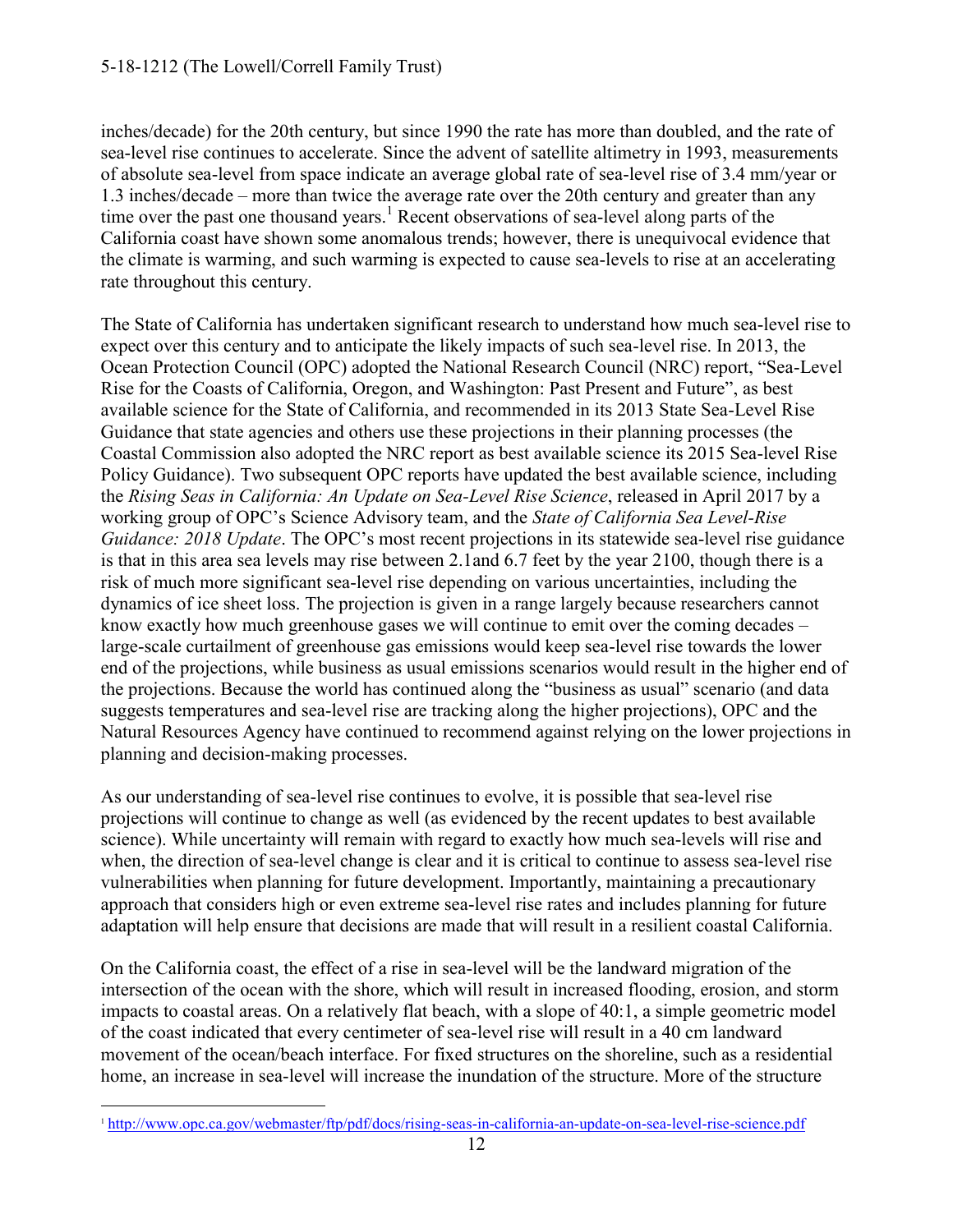will be inundated or underwater than is inundated now and the portions of the structure that are now underwater part of the time will be underwater more frequently. Accompanying this rise in sea-level will be an increase in wave heights and wave energy. Along much of the California coast, the bottom depth controls the nearshore wave heights, with bigger waves occurring in deeper water. Since wave energy increases with the square of the wave height, a small increase in wave height can cause a significant increase in wave energy and wave damage. Combined with the physical increase in water elevation, a small rise in sea-level can expose previously protected back shore development to increased wave action, and those areas that are already exposed to wave action will be exposed more frequently, with higher wave forces.

The City of Hermosa Beach completed an initial sea-level rise vulnerability assessment in 2014.<sup>2</sup> The report indicates that the City's shoreline is highly vulnerable to change due to the very soft substrate (sand dunes) that were built upon, and the reduced influx of sediment to the littoral cell. The report also indicates that Hermosa Beach has gained significant beach width due to past sand replenishment projects, including replenishment needed to protect Los Angeles' Hyperion Sewage Treatment Plant, and that the structures protecting King Harbor in Redondo Beach, just to the south, serve as a sediment trap that benefits Hermosa's beach area. The report concludes on page 18 that:

*To the extent future coastal erosion increases as a result of sea-level rise and related changes in sediment dynamics, and if future beach replenishment is not maintained, Hermosa Beach should expect a reduction of the protective beach buffer in front of the city. As a result, future flooding and storm surge could have a more destructive and fartherinland reaching impact than if the beach remains stable. In the absence of having [such] a detailed engineering study, the estimates of inland flooding under the higher sea-level rise scenario used here thus may not fully capture the extent of potential risks to the city.* 

In addition, in addressing the impacts of shoreline protection, the report states on page 61:

*… Given the currently human-made wide beach, the question of additional shoreline protection has not been a priority issue in Hermosa Beach. However, virtually the entire shoreline is fronted by the Strand – the bike- and walkway that marks the hardened boundary between the beach and residential/commercial development of the city proper. The Strand serves effectively as a low seawall along the full length of the city, set back from the shoreline and fronted by the beach. If beach erosion were to continue unabated as a result of accelerated sea-level rise, it would eventually lead to a situation where the water's edge would be at the base of the Strand seawall. Missing the beach buffer, the waves – particularly storm waves – would eventually undercut the seawall and damage the Strand.* 

Therefore, there is a high degree of uncertainty regarding future impacts of sea-level rise within the City and at the project site, which is adjacent to the Strand, not only caused by the uncertainty of global sea-level rise projections, but also by uncertainty related to the long-term effectiveness and feasibility of sand replenishment, $3$  as well as the potential for changes in coastal management approaches within the littoral cell, which could significantly impact sediment transport in the area. Future impacts from sea-level rise may include not only increased hazards at the project site, but

 $\overline{a}$ <sup>2</sup> Ekstrom, J, Moser, S. Vulnerability and Adaptation to Sea Level Rise: An Assessment for the City of Hermosa Beach, September 2014.

 $3$  As sea level rises, there will be larger demand for limited beach-suitable sediment, and increased waves and flooding will lead to more frequent and severe erosion events, thereby increasing costs and reducing the effectiveness of nourishment efforts.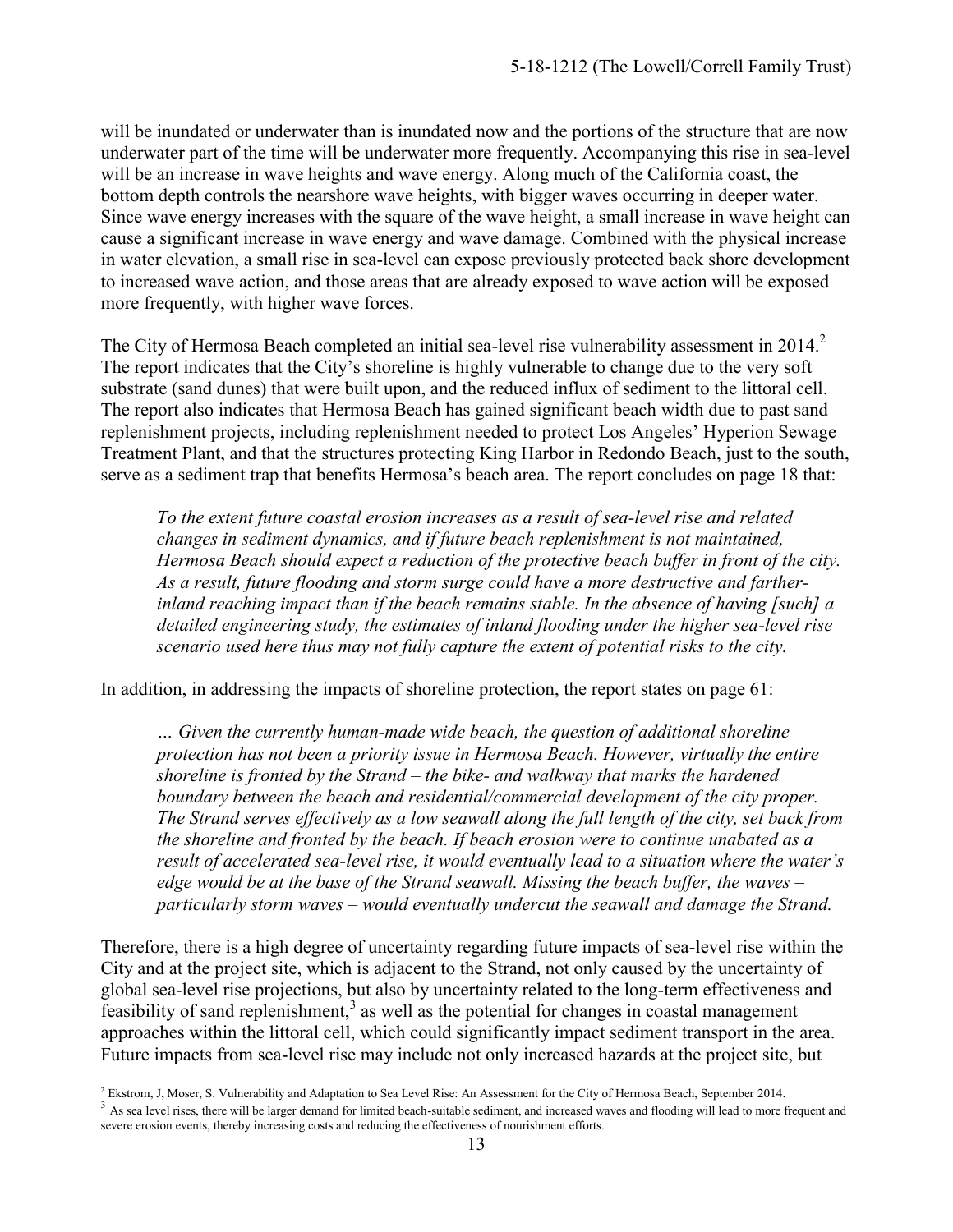also loss of public beach area within the City. These impacts will be further evaluated and addressed in the City's LCP planning process, which is currently underway, with the benefit of two LCP grants from the Commission.

### **Application to this Project**

The applicant has submitted a Coastal Hazard and Wave Runup Study and supplemental hazard memos dated February 26, 2018, December 31, 2018, and February 14, 2019 prepared by GeoSoils, Inc. of Carlsbad, CA for this property. The study concludes that because there is a wide sandy beach **(**approximately 450 feet wide) between the subject property and the Pacific Ocean, wave runup and overtopping will not significantly impact this site over the life of the proposed improvements. The report finds that this holds true even for an estimated sea-level rise of 6 feet. The evaluated sea-level rise projection is consistent with the OPC's 2018 guidance. However, the sea-level rise projections have a level of uncertainty, as beaches are dynamic areas and our understanding of climate change and sea-level rise is constantly evolving. Therefore, the proposed new development, as a beachfront property, may be threatened by sea-level rise at some point in the future and require a shoreline protection device, if the rate of erosion and wave uprush accelerates faster than projected or if there are changes in the frequency or effectiveness of beach nourishment activities or changes to sediment management in the area.

In any case, new development is not entitled to shoreline protection under the Coastal Act and the Commission would not likely approve this project if it required a shoreline protection device now or at some point in the future. The applicant must therefore acknowledge that the project, as new development, is not entitled to shoreline protection and it must waive any possible right to construct a shoreline protective device for the property in the future, as outlined in Special Condition 2. Further, the landowner must remove the development if (a) any government agency has ordered that the structures are not to be occupied due to coastal hazards, or if any public agency requires the structures to be removed; (b) essential services to the site can no longer feasibly be maintained (e.g., utilities, roads); (c) the development is no longer located on private property due to the migration of the public trust boundary; (d) removal is required pursuant to LCP policies for sea-level rise adaptation planning; or (e) basement walls would essentially function as a shoreline protective device or the development would require a shoreline protective device to prevent a-d above that is inconsistent with the coastal resource protection policies of the Coastal Act or certified LCP. Special Condition 2 requires that if any of the proposed development becomes threatened by coastal hazards in the future, even though information presented by the applicant's engineer today finds that that is not expected, then the threatened development may need to be removed. This condition recognizes that the applicant's consultant has found that the site is currently expected to be safe, while also recognizing that predictions of the future of sea-level rise, flooding, and their impacts in Hermosa Beach, cannot be made with certainty. The proposed basement will be located below the existing groundwater level. The groundwater level is expected to further rise with sea level rise, which could result in an increased flood risk for the below-grade portions of the proposed home. In particular, critical mechanical equipment which is currently proposed to be located in the basement may need to be relocated if the planned waterproofing is inadequate to prevent flooding. Special Condition 1ensures that the risks of property damage or loss arising from sea-level rise or other changed circumstances are borne by the applicant enjoying the benefits of its private new development, and not the public.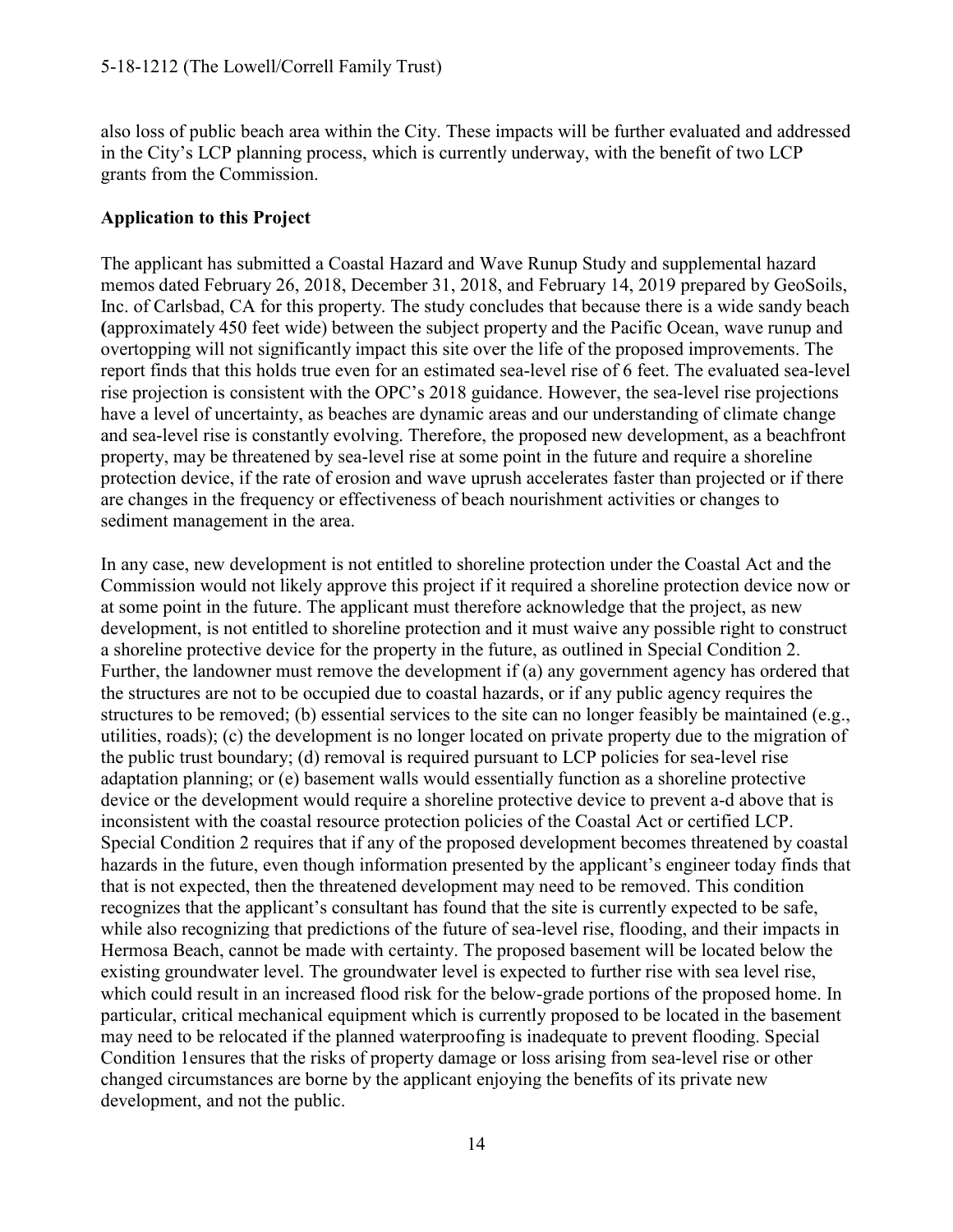Commission staff has reviewed the submitted coastal hazards analysis and has utilized the "Our Coast, Our Future" flood maps to analyze the project site's vulnerability to coastal hazards. The Commission concurs that beach erosion and wave uprush events are not expected to significantly impact the proposed development given the current width of the public beach. In addition, the flood maps do not show that the subject site will be vulnerable to flooding over the next 75 years under a minimum 6.6 foot sea-level rise scenario and a 100 year storm scenario. Should the applicant need to implement flood-protection measures on the property in the future, it would need to submit an application for a coastal development permit for such temporary measures (i.e. sandbagging). A more comprehensive strategy to address the flooding hazard in the low-lying beach areas in Hermosa Beach will be addressed in the Hermosa Beach LCP. Given that the applicant has chosen to implement the project on a beachfront lot despite potential risks from wave attack, erosion, sealevel rise, and flooding, the applicant must assume the risks and waive the rights to a shoreline protective device. Therefore, the Commission imposes Special Condition 2.

The first floor of the proposed development is set back five feet from the seaward property line and the upper floors are setback three to five feet from the seaward property line, which is consistent with previous Commission action in this area. Given the width of the beach, and the additional setback for the property, there is an adequate setback to protect the structure from any future sealevel rise. There is also adequate room for temporary adaptive measures (i.e. soft protection such as sandbags) on the property in the event that wave uprush does reach the property within the life of the structure without impacting public access. To ensure that the required setback is maintained, the Commission imposes Special Condition 8, requiring that the structure adheres to a minimum five foot setback from the seaward property line at the ground level.

As proposed, a 319 square-foot portion of the ground-floor patio and an existing 28 inch high landscape wall will encroach approximately 6 feet into the public right-of-way at the seaward side of the property. The patio and wall are located adjacent to the improved public walkway, and do not encroach into the publicly-used area. The area of the patio encroachment will be used as private patio space in tandem with the portion of the patio that is located on the private property; in other words, the proposed patio straddles the line between the public right-of-way and the private property. The encroachment area is under a separate lease agreement, and is subject to review, approval, and revocation by the City of Hermosa Beach Public Works Department. The applicant is proposing to add landscaping and to retain an existing 28 inch high wall in the encroachment area. The proposed encroachment is consistent with previously issued coastal development permits in the area, and does not currently impact public access along The Strand. However, with sea-level rise or an increased use of the Strand, the City may require a widening of the public walkway, and further require that the applicant and all successors/assigns remove the encroachment in order to accommodate the change to the Strand. To ensure that the applicant maintains its encroachment permit with the City, which is revocable by the City of Hermosa Beach Public Works Department, the Commission imposes Special Conditions 6 and 7 regarding the applicant's rights and obligations related to the encroachment.

As conditioned, the project is consistent with Section 30253 of the Coastal Act.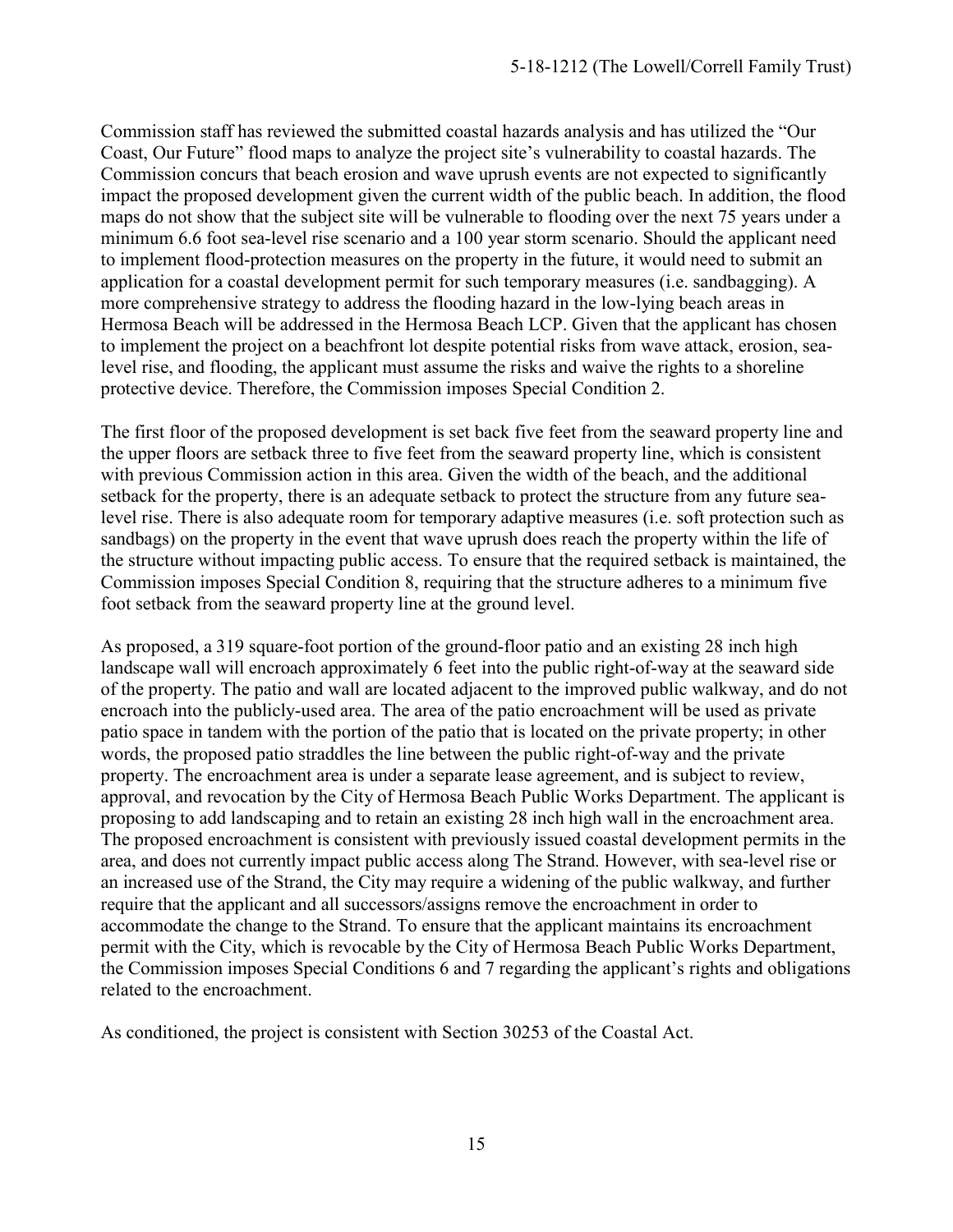### <span id="page-15-0"></span>**C. PUBLIC ACCESS**

#### Section 30210 of the Coastal Act states:

*In carrying out the requirement of Section 4 of Article X of the California Constitution, maximum access, which shall be conspicuously posted, and recreational opportunities shall be provided for all the people consistent with public safety needs and the need to protect public rights, rights of private property owners, and natural resource areas from overuse*.

#### Section 30211 of the Coastal Act states:

*Development shall not interfere with the public's right of access to the sea where acquired through use or legislative authorization, including, but not limited to, the use of dry sand and rocky coastal beaches to the first line of terrestrial vegetation.* 

Section 30212 of the Coastal Act states, in pertinent part:

*(a) Public access from the nearest public roadway to the shoreline and along the coast shall be provided in new development projects except where: […] (2) adequate access exists nearby, …*

The project site is located adjacent to The Strand, an approximately 20-foot wide public lateral walkway. As the project plans illustrate, the proposed single-family residence is set back approximately 11 feet from the walkway. The subject development would be setback five feet from the seaward property line, and the property line is located immediately adjacent to The Strand right-of-way. As stated previously, the applicants have obtained an encroachment permit to use a six-foot deep portion of The Strand right-of-way as a private patio space temporarily. As such, the private patio is immediately adjacent to the improved pubic walkway, The Strand. If the proposed development were constructed with a zero-foot setback from the property line, it would be immediately adjacent to the public right-of-way and there would be no space for a private patio on the private property. The only patio space available would be temporarily provided within the six foot encroachment area. As this authorization could be revoked at any time, and the house, once constructed, would be permanent, it is important to maintain the fivesetback from the seaward property line to ensure provision of maximum public access both now and in the future.

The proposed project is consistent with the City's minimum five-foot setback from the seaward property line and is consistent with past Commission action that imposes conditions for a minimum setback from public beaches and public right-of-ways. The development proposes three on-site parking spaces and two additional off-street spaces former  $20<sup>th</sup>$  Street right-of-way that will not impact public beach parking in the project vicinity.

As previously mentioned, the applicant proposes to install an approximately 319 square-foot portion of a private patio and to retain an existing 28 inch high landscape wall that currently encroaches approximately 6 feet into the public right-of-way at the seaward side of the property and seaward of the former  $20<sup>th</sup>$  Street right-of-way. The encroachment area is under a separate lease agreement, and is subject to review, approval, and revocation by the City of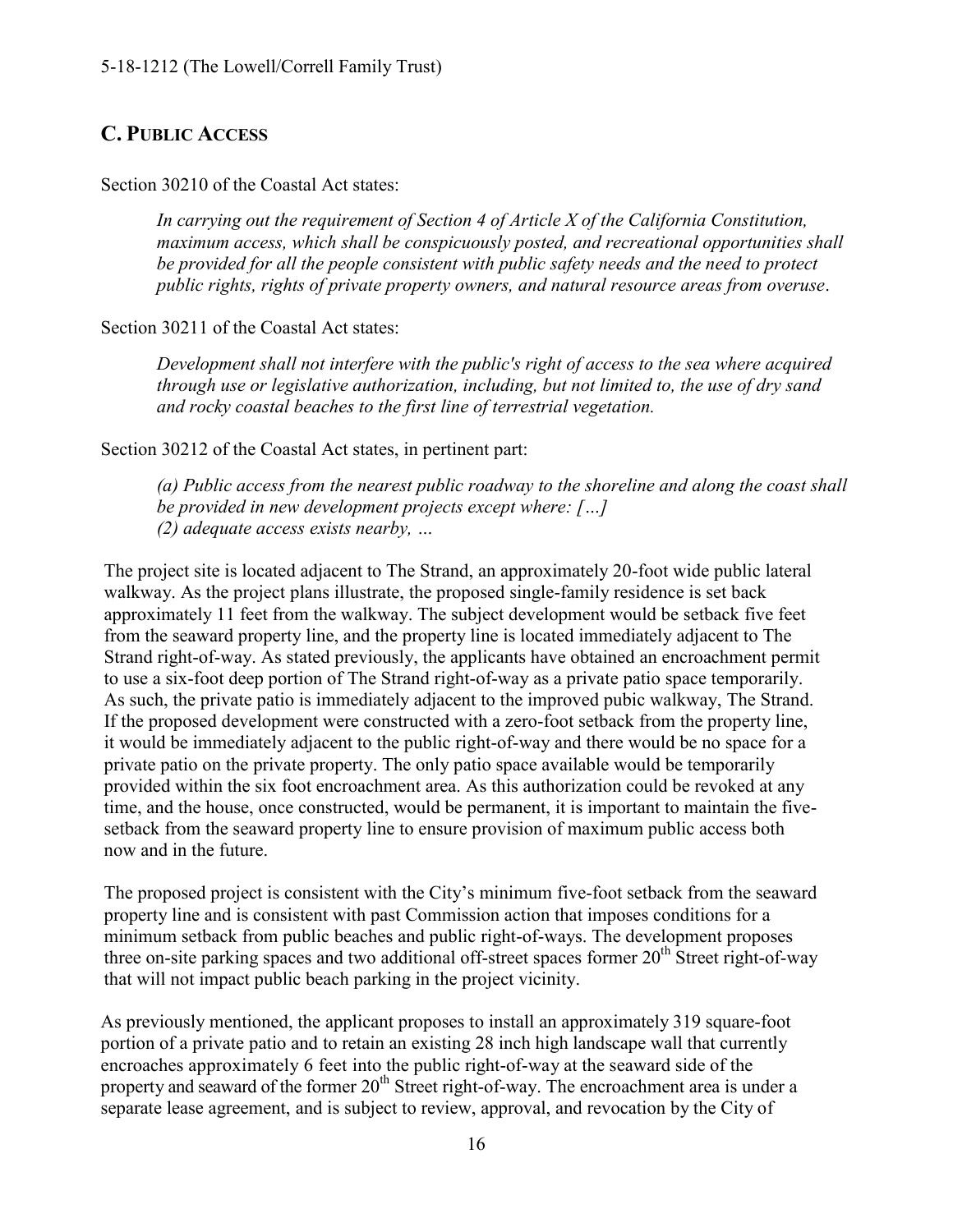Hermosa Beach Public Works Department. The applicant has submitted proof of enrollment in the lease program. The project plans illustrate that the encroachment area is proposed to be used as a continuation of the patio area, and will not contain permanent structures or living area extensions. Therefore, no living area will extend seaward of the required five-foot setback from the property line on the ground floor, and the three to five-foot setback line on the upper floors [\(Exhibit 4\)](https://documents.coastal.ca.gov/reports/2019/5/w16b/w16b-5-2019-exhibits.pdf). Furthermore, the five foot setback area will allow the homeowner to perform repair and maintenance activities on the residence from private property, without blocking public beach access across The Strand. Because the encroachment permit could be revoked at any time by the City, and because the improvements within the public right-of-way are authorized on a temporary basis (per Special condition 7), and can be removed if there are any impacts to coastal access or coastal resources, the proposed project will not negatively impact access to and across the public beach.

As conditioned, the proposed development will not have any new adverse impact on public access to the coast or to nearby recreational facilities. Thus, as conditioned, the proposed development conforms to Sections 30210, 30211, and 30212 of the Coastal Act.

### <span id="page-16-0"></span>**D. WATER QUALITY**

Section 30230 of the Coastal Act states:

*Marine resources shall be maintained, enhanced, and where feasible, restored. Special protection shall be given to areas and species of special biological or economic significance. Uses of the marine environment shall be carried out in a manner that will sustain the biological productivity of coastal waters and that will maintain healthy populations of all species of marine organisms adequate for long-term commercial, recreational, scientific, and educational purposes.* 

Section 30231 of the Coastal Act states:

*The biological productivity and the quality of coastal waters, streams, wetlands, estuaries, and lakes appropriate to maintain optimum populations of marine organisms and for the protection of human health shall be maintained and, where feasible, restored through, among other means, minimizing adverse effects of waste water discharges and entrainment, controlling runoff, preventing depletion of ground water supplies and substantial interference with surface water flow, encouraging waste water reclamation, maintaining natural vegetation buffer areas that protect riparian habitats, and minimizing alteration of natural streams.* 

Section 30232 of the Coastal Act states:

*Protection against the spillage of crude oil, gas, petroleum products, or hazardous substances shall be provided in relation to any development or transportation of such materials. Effective containment and cleanup facilities and procedures shall be provided for accidental spills that do occur.*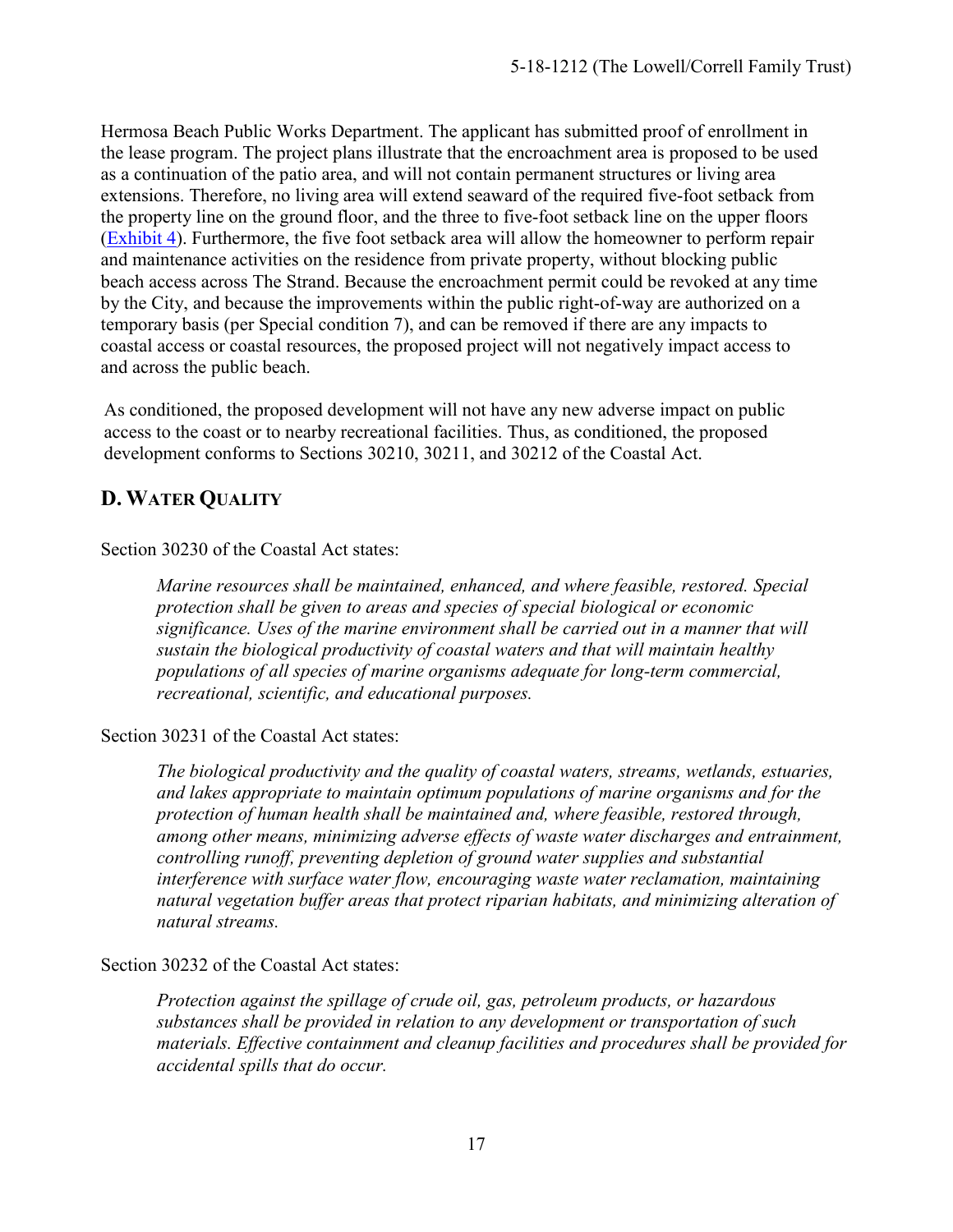### **Construction Impacts to Water Quality**

The above policies of the Coastal Act require protection of marine resources, including the protection of coastal waters, by controlling runoff and preventing spillage of hazardous materials. Storage or placement of construction materials, debris, or waste in a location subject to erosion and dispersion or which may be discharged into coastal water via rain or wind would result in adverse impacts upon the marine environment that would reduce the biological productivity of coastal waters. For instance, construction debris entering coastal waters may cover and displace soft bottom habitat. Sediment discharged into coastal waters may cause turbidity, which can shade and reduce the productivity of foraging avian and marine species' ability to see food in the water column. In order to avoid adverse construction-related impacts upon marine resources, the Commission imposes Special Condition 3, which outlines construction-related requirements to provide for the safe storage of construction materials and the safe disposal of construction debris. This condition requires the applicant to remove any and all debris resulting from construction activities within 24 hours of completion of the project. In addition, all construction materials, excluding lumber, shall be covered and enclosed on all sides, and as far away from a storm drain inlet and receiving waters as possible.

The proposed project includes construction of a basement. The applicant has submitted a Preliminary Soils Investigation report in conjunction with the proposed excavation activities for the basement. The report indicates that the groundwater level occurs ten feet below grade. The project plans show that the finish floor of the proposed basement is located 2 feet below the water table. The applicant's engineering report states that "*Dewatering of the excavation will be necessary during construction and a permanent system should be installed to protect the subterranean portion of the structure.*" The applicant has indicated that the basement will be waterproof and that the recommended dewatering during construction will be undertaken. Given that construction will take place within the water table, excess water is likely to need to be disposed of during construction activities. Improper treatment and disposal of such water could have adverse impacts on coastal resources; therefore a final dewatering plan should be prepared in advance of the intended construction to ensure proper handling of water encountered during construction. Thus, the Commission imposes Special Condition 5, which requires a final dewatering plan prior to issuance of a coastal development permit. In addition, the applicant must provide evidence that the appropriate permits have been obtained from the corresponding agencies. In order to assure that the proposed development is safe from flood hazards; Special Condition 5 also requires that the applicant submit a detailed description of all measures that will be undertaken to ensure the basement is flood resistant.

#### **Post-Construction Impacts to Water Quality**

The proposed project has the potential to adversely impact the water quality of the nearby Pacific Ocean. Much of the pollutants entering the ocean come from land-based development. The Commission finds that it is necessary to minimize to the extent feasible within its jurisdiction the cumulative adverse impacts on water quality resulting from incremental increases in impervious surface associated with additional development. In order to deal with these post construction water quality impacts, the applicant has submitted a drainage and runoff control plan that minimizes impacts to water quality the proposed project may have after construction. Roof runoff will be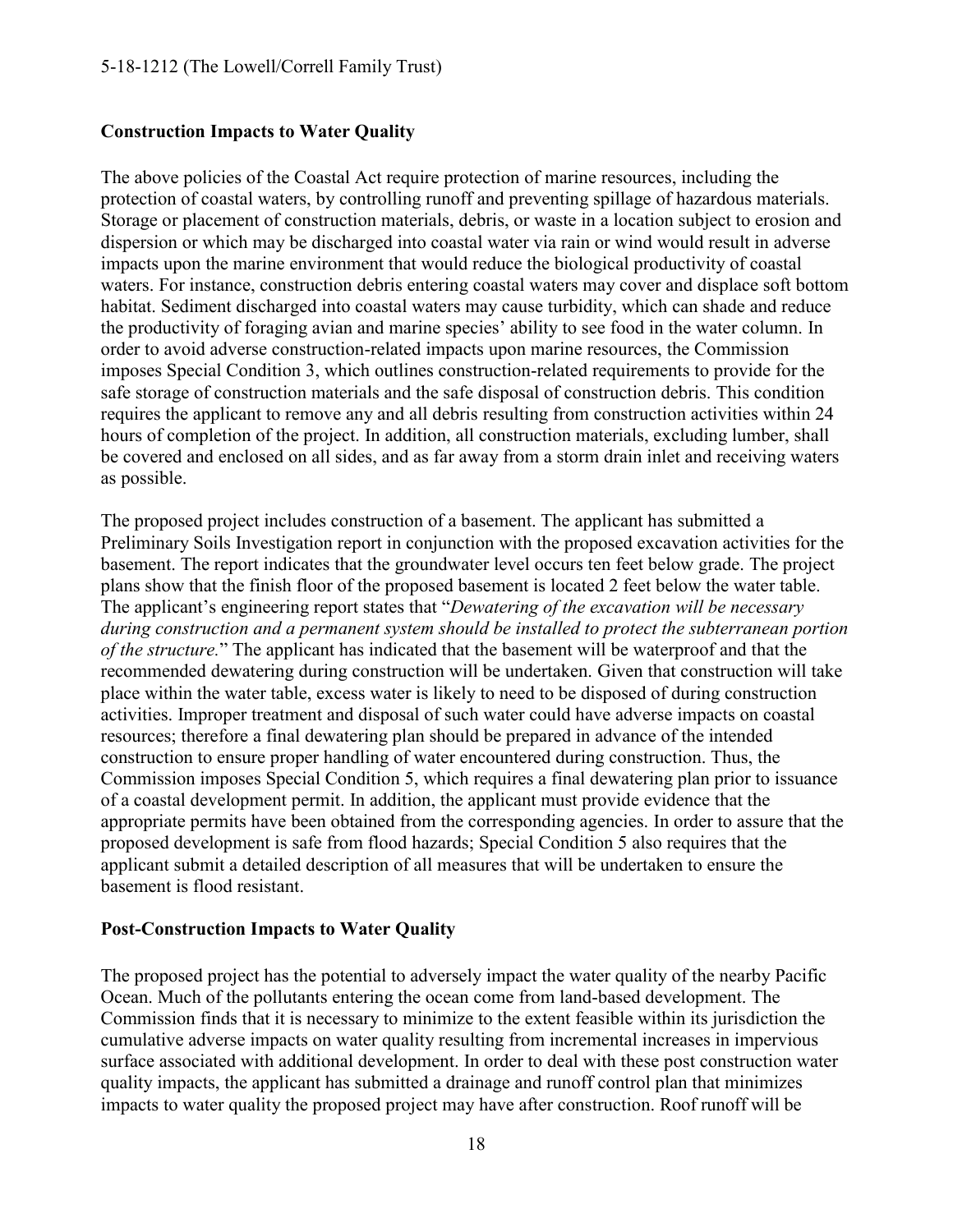collected in roof gutters and will be directed down roof downspouts that connect to an underground capture and re-use storm water cistern located in the north easterly portion of the property under the driveway. Any overflow will be pumped to a gravity flow drainage pipe and will outlet into the existing street catch basin. A sump pump will be located in the basement and will be connected to the gravity flow drainage system that will drain to the underground cistern. Planters and landscape areas will be utilized throughout the site, as well as permeable pavers to promote incidental rainwater infiltration and to reduce stormwater runoff from the site.

The applicant has stated that landscaping will consist of California native and water-wise landscaping. While the proposed landscaping consists of non-invasive and drought tolerant plants, future landscaping may not consists of such plants. For water conservation, any plants in the landscape plan should only be drought tolerant to minimize the use of water (and preferably native to coastal Los Angeles County).

In order to make sure that any onsite landscaping minimizes the use of water and the spread of invasive vegetation, the Commission imposes Special Condition 4, which imposes landscape controls that require that all vegetated landscaped areas shall only consist of native plants or nonnative drought tolerant plants, which are non-invasive.

Thus, as conditioned, the Commission finds that the proposed project is consistent with Sections 30230, 30231 and 30232 of the Coastal Act.

## <span id="page-18-0"></span>**E. DEED RESTRICTION**

To ensure that any prospective future owners of the property are made aware of the applicability of the conditions of this permit, the Commission imposes Special Condition 10 requiring that the property owner record a deed restriction against the property, referencing all of the above Special Conditions of this permit and imposing them as covenants, conditions and restrictions on the use and enjoyment of the property. Thus, as conditioned, this permit ensures that any prospective future owner will receive notice of the restrictions and/or obligations imposed on the use and enjoyment of the land, including the risks of the development and/or hazards to which the site is subject, and the Commission's immunity from liability.

### <span id="page-18-1"></span>**F. LOCAL COASTAL PROGRAM**

Coastal Act Section 30604(a) states that, prior to certification of a local coastal program ("LCP"), a coastal development permit can only be issued upon a finding that the proposed development is in conformity with Chapter 3 of the Act and that the permitted development will not prejudice the ability of the local government to prepare an LCP that is in conformity with Chapter 3. The Land Use Plan (LUP) for Hermosa Beach was effectively certified on April 21, 1982; however, because Hermosa Beach does not have a certified LCP, the Coastal Act is the standard of review for this project.

As conditioned, the proposed development is consistent with Chapter 3 of the Coastal Act and with the certified Land Use Plan for the area. Approval of the project, as conditioned, will not prejudice